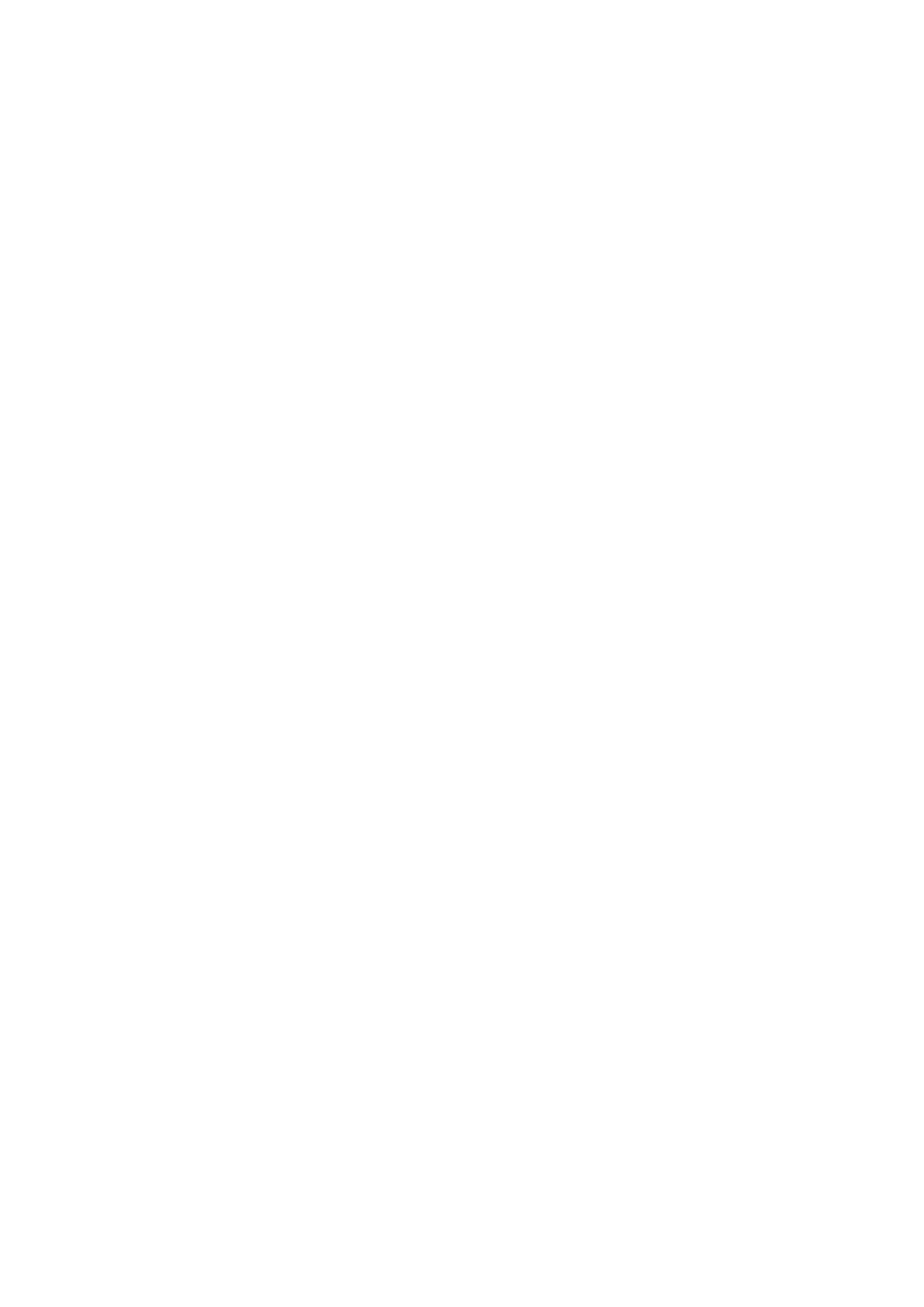| <b>DISTRICT: Palpa</b> | $[47]$           | V.D.C./MUNICIPALITY : Archale<br>[1] |       |               |
|------------------------|------------------|--------------------------------------|-------|---------------|
| <b>WARD</b>            | <b>HOUSEHOLD</b> | <b>POPULATION</b>                    |       |               |
|                        |                  | <b>TOTAL</b><br><b>MALE</b>          |       | <b>FEMALE</b> |
|                        | 56               | 353                                  | 164   | 189           |
| 2                      | 72               | 377                                  | 165   | 212           |
| З                      | 79               | 339                                  | 147   | 192           |
|                        | 51               | 258                                  | 112   | 146           |
| 5                      | 31               | 152                                  | 62    | 90            |
| 6                      | 45               | 241                                  | 105   | 136.          |
|                        | 31               | 162                                  | 68    | 94            |
| 8                      | 59               | 371                                  | 181   | 190           |
| 9                      | 29               | 292                                  | 146   | 146           |
| <b>TOTAL</b>           | 453              | 2,545                                | 1,150 | 1,395         |

| <b>DISTRICT: Palpa</b><br>$[47]$ |                  | V.D.C./MUNICIPALITY: Argali<br>$[2]$ |                              |       |
|----------------------------------|------------------|--------------------------------------|------------------------------|-------|
| <b>WARD</b>                      | <b>HOUSEHOLD</b> | <b>POPULATION</b>                    |                              |       |
|                                  |                  | <b>TOTAL</b>                         | <b>MALE</b><br><b>FEMALE</b> |       |
|                                  | 140              | 568                                  | 257                          | 311   |
| っ                                | 98               | 408                                  | 174                          | 234   |
| 3                                | 149              | 600                                  | 230                          | 370   |
|                                  | 99               | 382                                  | 162                          | 220   |
| 5                                | 42               | 195                                  | 80                           | 115   |
| 6                                | 74               | 348                                  | 144                          | 204   |
|                                  | 41               | 195                                  | 86                           | 109   |
| 8                                | 100              | 439                                  | 177                          | 262   |
| 9                                | 76               | 258                                  | 119                          | 139   |
| <b>TOTAL</b>                     | 819              | 3,393                                | 1,429                        | 1,964 |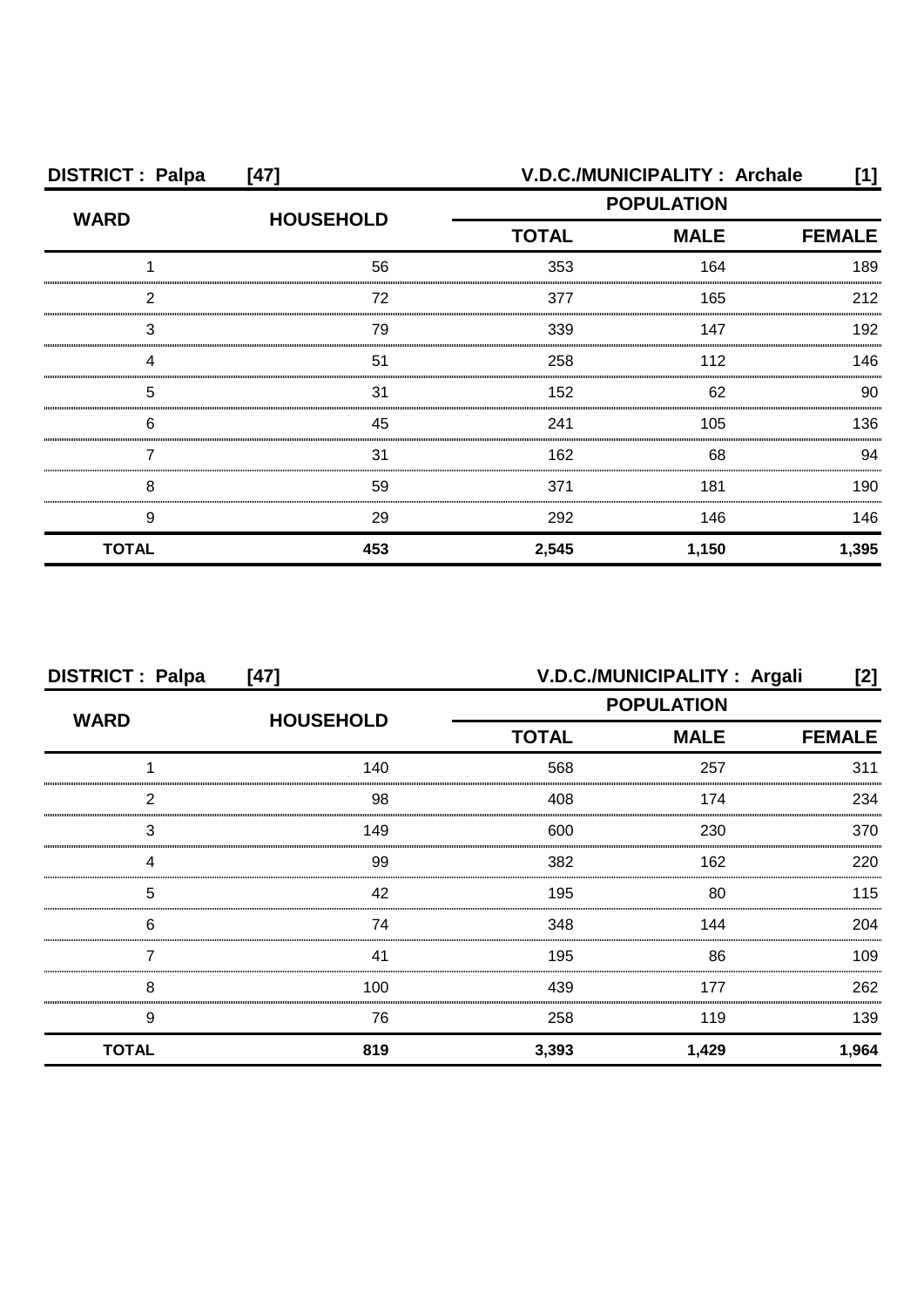| <b>DISTRICT: Palpa</b> | $[47]$           |                   | V.D.C./MUNICIPALITY: Bahadurpur | [3] |
|------------------------|------------------|-------------------|---------------------------------|-----|
| <b>WARD</b>            | <b>HOUSEHOLD</b> | <b>POPULATION</b> |                                 |     |
|                        |                  | <b>TOTAL</b>      | <b>FEMALE</b>                   |     |
|                        | 44               | 234               | 106                             | 128 |
| 2                      | 18               | 123               | 64                              | 59  |
| 3                      | 38               | 205               | 102                             | 103 |
|                        | 18               | 153               | 67                              | 86  |
| 5                      | 28               | 222               | 98                              | 124 |
| 6                      | 32               | 146               | 70                              | 76  |
|                        | 40               | 185               | 77                              | 108 |
| 8                      | 40               | 199               | 82                              | 117 |
| 9                      | 42               | 223               | 95                              | 128 |
| <b>TOTAL</b>           | 300              | 1,690             | 761                             | 929 |

| <b>DISTRICT: Palpa</b> | $[47]$           | V.D.C./MUNICIPALITY: Baldengadhi |                              |       |  |
|------------------------|------------------|----------------------------------|------------------------------|-------|--|
| <b>WARD</b>            | <b>HOUSEHOLD</b> | <b>POPULATION</b>                |                              |       |  |
|                        |                  | <b>TOTAL</b>                     | <b>MALE</b><br><b>FEMALE</b> |       |  |
|                        | 20               | 91                               | 40                           | 51    |  |
| າ                      | 99               | 461                              | 216                          | 245   |  |
| 3                      | 39               | 160                              | 64                           | 96    |  |
|                        | 49               | 207                              | 95                           | 112   |  |
| 5                      | 38               | 164                              | 82                           | 82    |  |
| 6                      | 58               | 316                              | 163                          | 153   |  |
|                        | 45               | 237                              | 116                          | 121   |  |
| 8                      | 44               | 230                              | 101                          | 129   |  |
| 9                      | 33               | 177                              | 84                           | 93    |  |
| <b>TOTAL</b>           | 425              | 2,043                            | 961                          | 1,082 |  |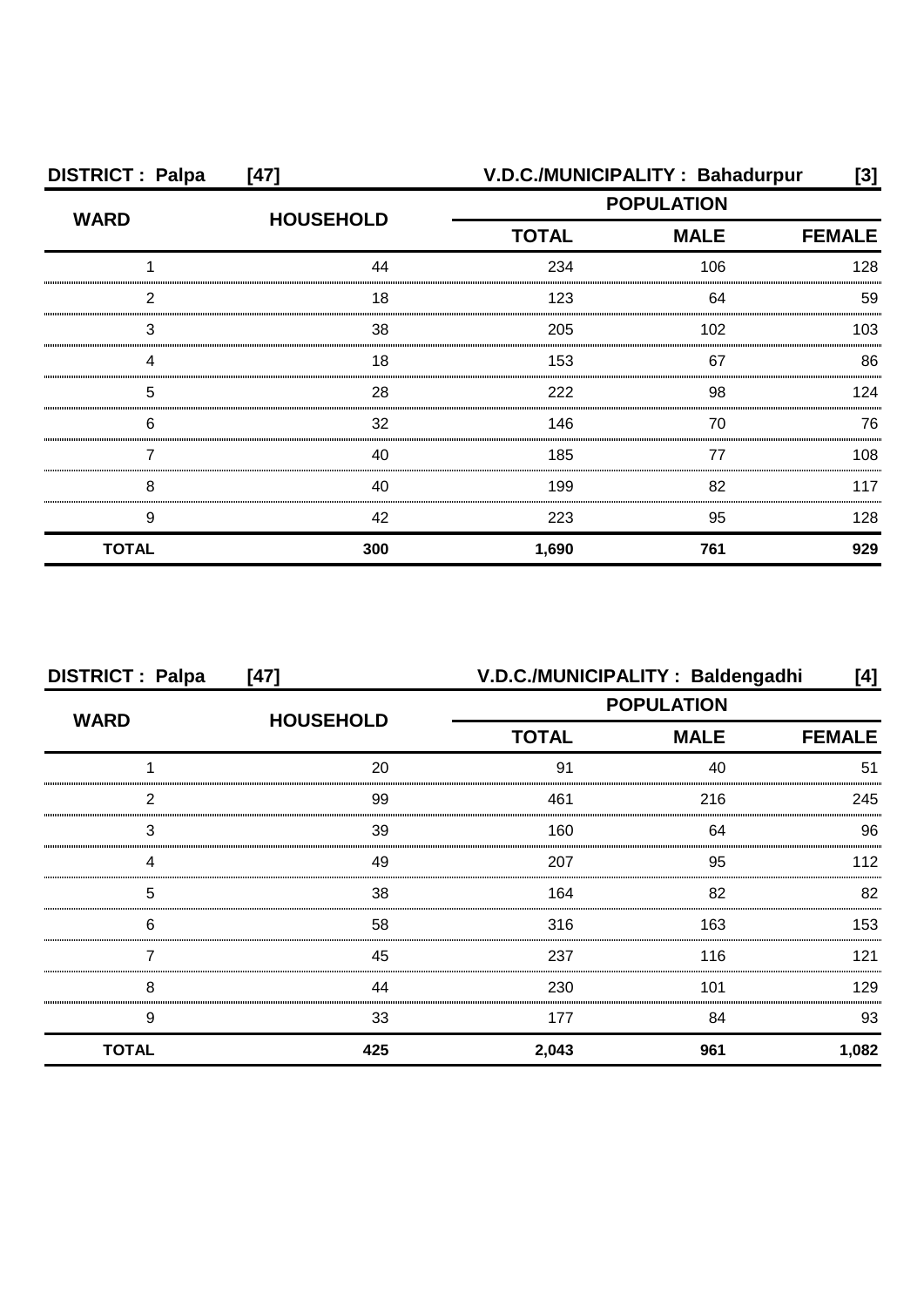| <b>DISTRICT: Palpa</b>                      | $[47]$           | V.D.C./MUNICIPALITY: Bandipokhara |                              | [5]   |  |
|---------------------------------------------|------------------|-----------------------------------|------------------------------|-------|--|
| <b>WARD</b>                                 |                  | <b>POPULATION</b>                 |                              |       |  |
|                                             | <b>HOUSEHOLD</b> | <b>TOTAL</b>                      | <b>MALE</b><br><b>FEMALE</b> |       |  |
|                                             | 102              | 406                               | 171                          | 235   |  |
| 2                                           | 73               | 242                               | 108                          | 134   |  |
| 3                                           | 85               | 372                               | 148                          | 224   |  |
| Δ                                           | 58               | 258                               | 110                          | 148   |  |
| 5                                           | 56               | 236                               | 103                          | 133   |  |
| 6<br>,,,,,,,,,,,,,,,,,,,,,,,,,,,,,,,,,,,,,, | 92               | 349                               | 150                          | 199   |  |
|                                             | 53               | 195                               | 73                           | 122   |  |
| 8                                           | 63               | 261                               | 113                          | 148   |  |
| 9                                           | 40               | 144                               | 67                           | 77    |  |
| <b>TOTAL</b>                                | 622              | 2,463                             | 1,043                        | 1,420 |  |

| <b>DISTRICT: Palpa</b> | $[47]$           | V.D.C./MUNICIPALITY: Barangdi<br>[6] |                              |       |  |
|------------------------|------------------|--------------------------------------|------------------------------|-------|--|
|                        |                  |                                      | <b>POPULATION</b>            |       |  |
| <b>WARD</b>            | <b>HOUSEHOLD</b> | <b>TOTAL</b>                         | <b>MALE</b><br><b>FEMALE</b> |       |  |
|                        | 83               | 321                                  | 149                          | 172   |  |
| 2                      | 105              | 441                                  | 203                          | 238   |  |
| 3                      | 52               | 241                                  | 112                          | 129   |  |
|                        | 37               | 158                                  | 66                           | 92    |  |
| 5                      | 43               | 207                                  | 95                           | 112   |  |
| 6                      | 69               | 290                                  | 130                          | 160.  |  |
|                        | 47               | 185                                  | 74                           | 111   |  |
| 8                      | 72               | 274                                  | 124                          | 150   |  |
| 9                      | 58               | 234                                  | 96                           | 138   |  |
| <b>TOTAL</b>           | 566              | 2,351                                | 1,049                        | 1,302 |  |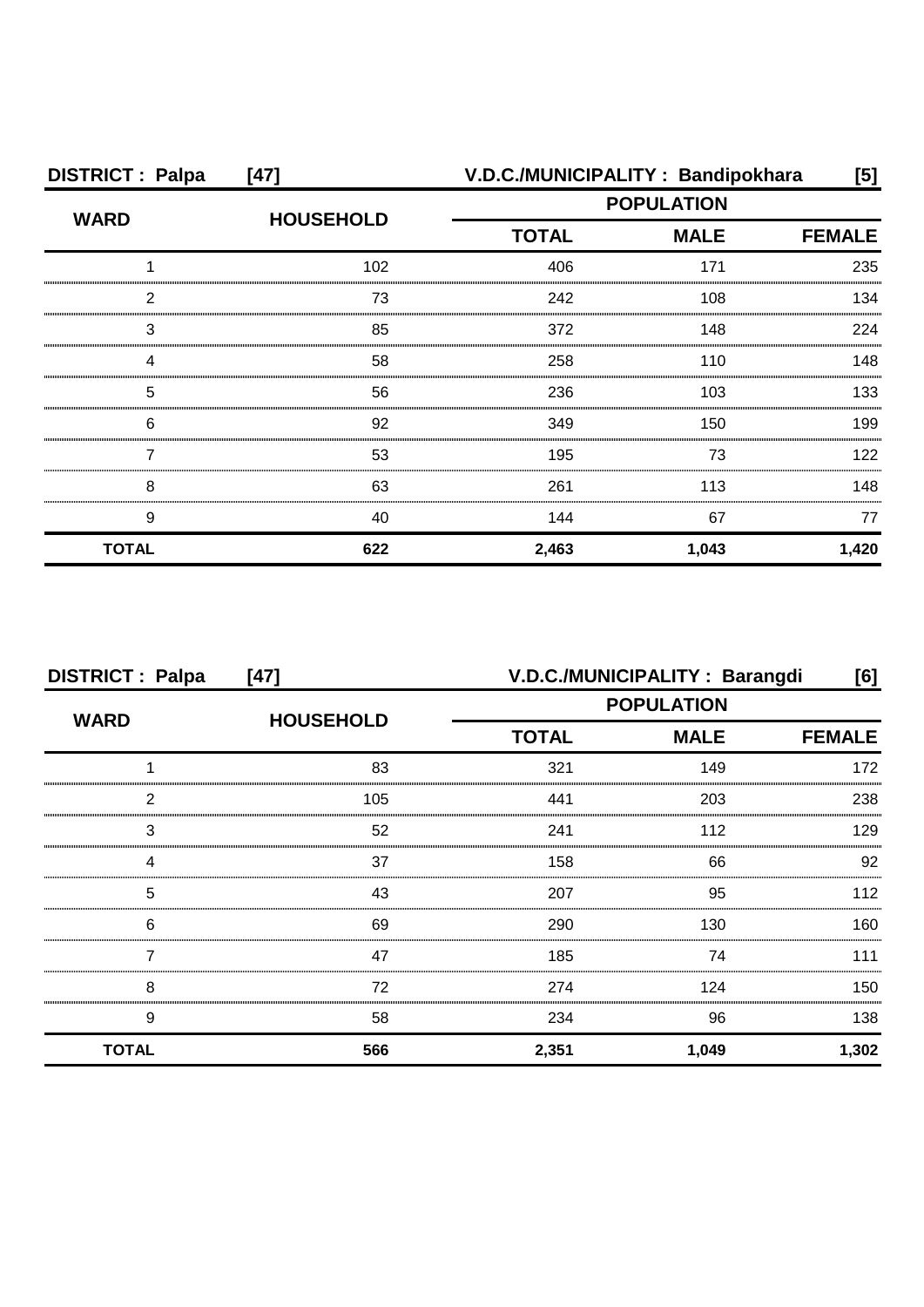| <b>DISTRICT: Palpa</b> | $[47]$           | V.D.C./MUNICIPALITY: Bhairabsthan<br>[7]     |     |       |
|------------------------|------------------|----------------------------------------------|-----|-------|
| <b>WARD</b>            | <b>HOUSEHOLD</b> | <b>POPULATION</b>                            |     |       |
|                        |                  | <b>TOTAL</b><br><b>MALE</b><br><b>FEMALE</b> |     |       |
|                        | 85               | 291                                          | 124 | 167   |
| 2                      | 44               | 150                                          | 66  | 84    |
| 3                      | 90               | 375                                          | 169 | 206   |
|                        | 71               | 267                                          | 108 | 159   |
| 5                      | 62               | 229                                          | 110 | 119   |
| 6                      | 28               | 101                                          | 42  | 59    |
|                        | 44               | 190                                          | 82  | 108   |
| 8                      | 56               | 219                                          | 95  | 124   |
| 9                      | 92               | 389                                          | 160 | 229   |
| <b>TOTAL</b>           | 572              | 2,211                                        | 956 | 1,255 |

| <b>DISTRICT: Palpa</b> | $[47]$           | V.D.C./MUNICIPALITY: Bhuwanpokhari               |               | [8]   |
|------------------------|------------------|--------------------------------------------------|---------------|-------|
|                        |                  | <b>POPULATION</b><br><b>TOTAL</b><br><b>MALE</b> |               |       |
| <b>WARD</b>            | <b>HOUSEHOLD</b> |                                                  | <b>FEMALE</b> |       |
|                        | 121              | 547                                              | 231           | 316   |
| っ                      | 191              | 832                                              | 336           | 496   |
| 3                      | 88               | 391                                              | 181           | 210   |
|                        | 195              | 878                                              | 374           | 504   |
| 5                      | 247              | 1,068                                            | 447           | 621   |
| 6                      | 97               | 406                                              | 174           | 232   |
|                        | 81               | 366                                              | 150           | 216   |
| 8                      | 78               | 365                                              | 149           | 216   |
| 9                      | 138              | 555                                              | 237           | 318   |
| <b>TOTAL</b>           | 1,236            | 5,408                                            | 2,279         | 3,129 |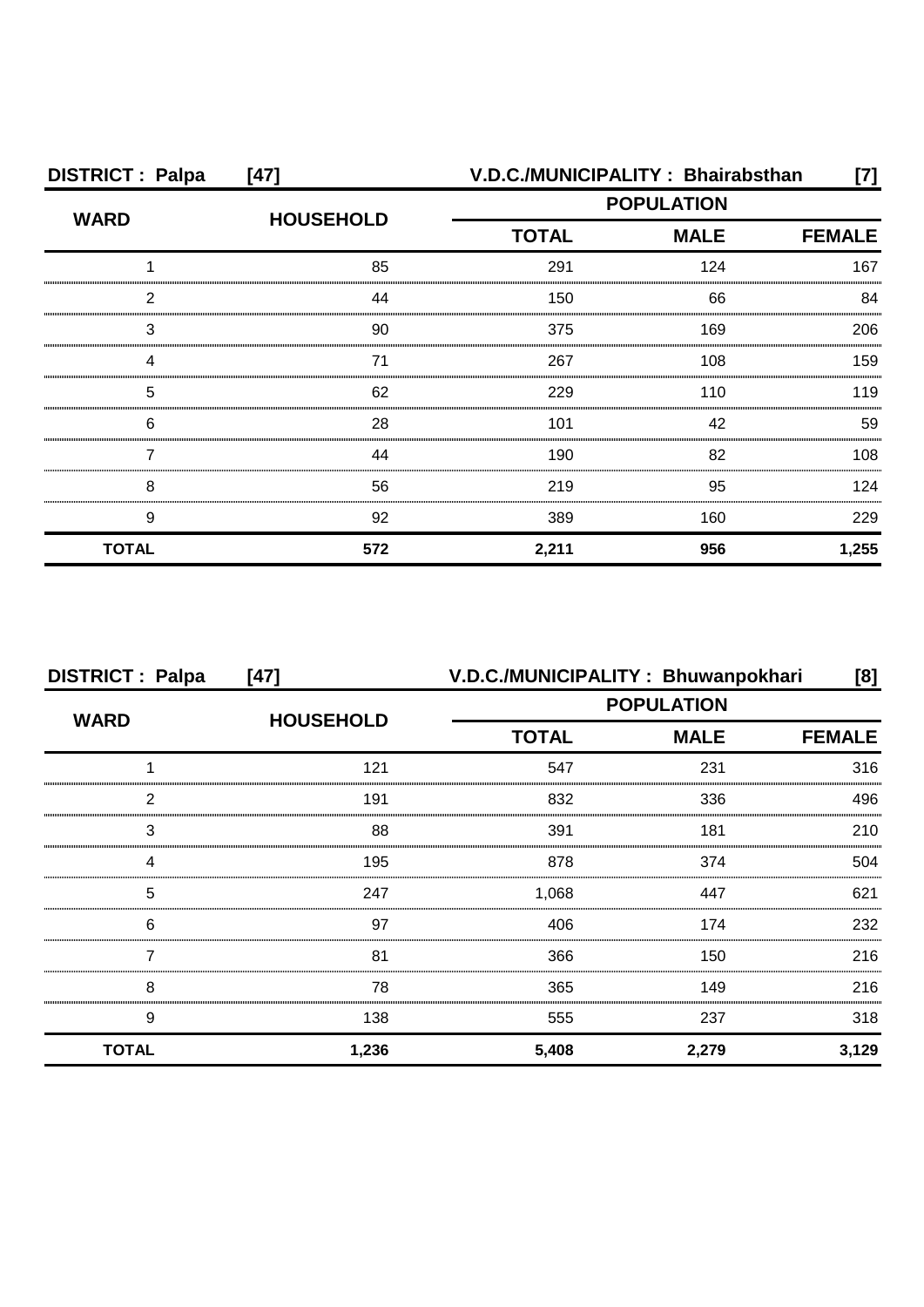| <b>DISTRICT: Palpa</b> | $[47]$           |                   | V.D.C./MUNICIPALITY: Birkot | [9]           |  |
|------------------------|------------------|-------------------|-----------------------------|---------------|--|
| <b>WARD</b>            | <b>HOUSEHOLD</b> | <b>POPULATION</b> |                             |               |  |
|                        |                  | <b>TOTAL</b>      | <b>MALE</b>                 | <b>FEMALE</b> |  |
|                        | 89               | 467               | 204                         | 263           |  |
| っ                      | 68               | 343               | 151                         | 192           |  |
| 3                      | 90               | 433               | 187                         | 246           |  |
|                        | 91               | 426               | 173                         | 253           |  |
| 5                      | 63               | 287               | 118                         | 169           |  |
| 6                      | 105              | 489               | 178                         | 311           |  |
|                        | 117              | 537               | 217                         | 320           |  |
| 8                      | 39               | 197               | 98                          | 99            |  |
| 9                      | 100              | 461               | 212                         | 249           |  |
| <b>TOTAL</b>           | 762              | 3,640             | 1,538                       | 2,102         |  |

| <b>DISTRICT: Palpa</b> | $[47]$           | V.D.C./MUNICIPALITY: Bodhapokharathok | $[10]$      |               |
|------------------------|------------------|---------------------------------------|-------------|---------------|
| <b>WARD</b>            |                  | <b>POPULATION</b>                     |             |               |
|                        | <b>HOUSEHOLD</b> | <b>TOTAL</b>                          | <b>MALE</b> | <b>FEMALE</b> |
|                        | 66               | 235                                   | 93          | 142           |
| っ                      | 131              | 474                                   | 203         | 271           |
| 3                      |                  | 176                                   | 78          | 98            |
|                        | 47               | 177                                   | 69          | 108           |
| 5                      | 105              | 444                                   | 199         | 245           |
| 6                      | 106              | 421                                   | 171         | 250           |
|                        | 84               | 325                                   | 120         | 205           |
| 8                      | 38               | 141                                   | 57          | 84            |
| 9                      | 46               | 175                                   | 83          | 92            |
| <b>TOTAL</b>           | 664              | 2,568                                 | 1,073       | 1,495         |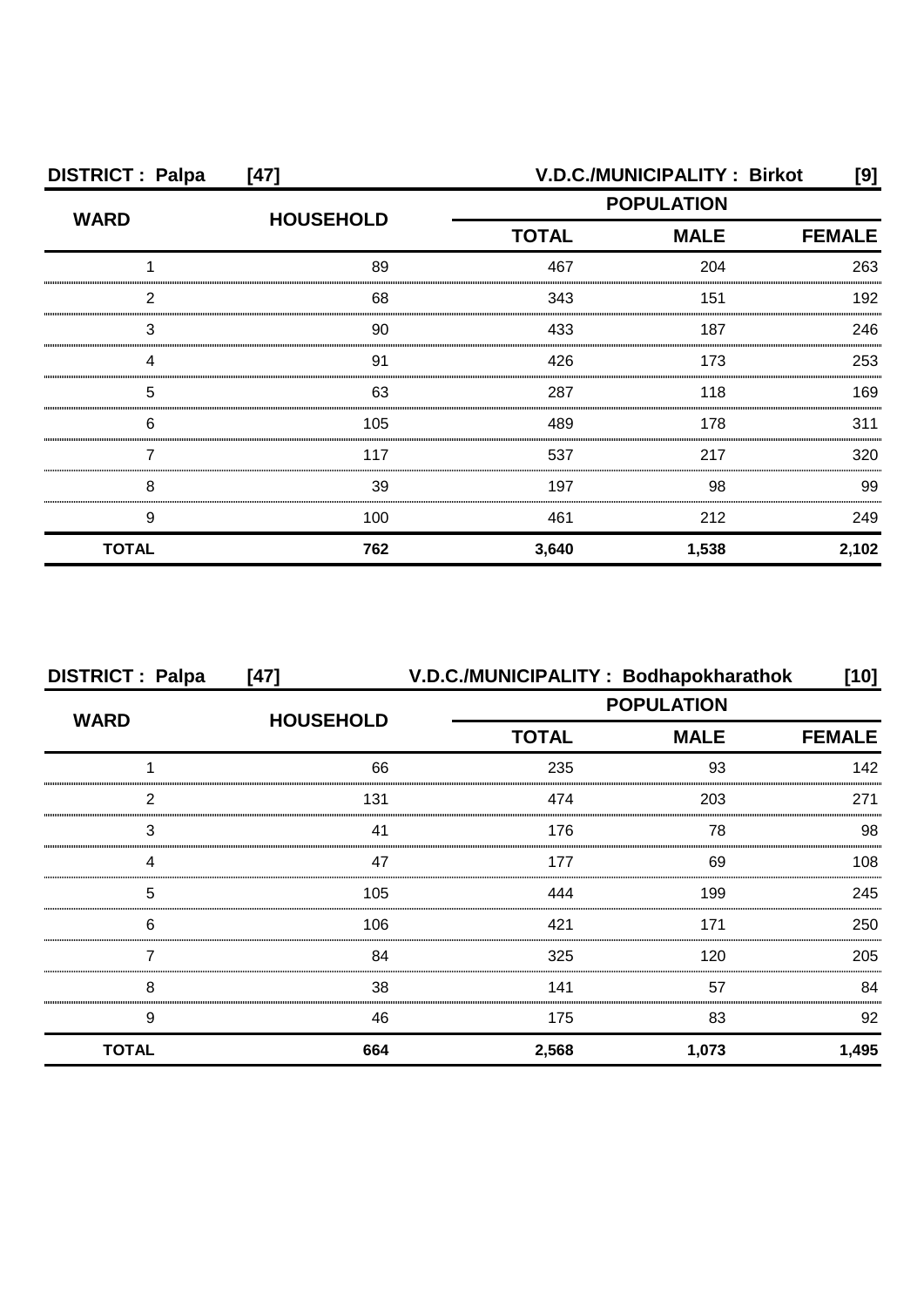| <b>DISTRICT: Palpa</b> | $[47]$           |                                                  | V.D.C./MUNICIPALITY: Boudhagumba | [11]          |
|------------------------|------------------|--------------------------------------------------|----------------------------------|---------------|
| <b>WARD</b>            | <b>HOUSEHOLD</b> | <b>POPULATION</b><br><b>TOTAL</b><br><b>MALE</b> |                                  |               |
|                        |                  |                                                  |                                  | <b>FEMALE</b> |
|                        | 119              | 476                                              | 193                              | 283           |
| 2                      | 52               | 213                                              | 91                               | 122           |
| 3                      | 75               | 320                                              | 128                              | 192           |
|                        | 67               | 299                                              | 131                              | 168           |
| 5                      | 44               | 155                                              | 50                               | 105           |
| 6                      | 54               | 228                                              | 84                               | 144           |
|                        | 32               | 133                                              | 57                               | 76            |
| 8                      | 40               | 156                                              | 63                               | 93            |
| 9                      | 48               | 175                                              | 61                               | 114           |
| <b>TOTAL</b>           | 531              | 2,155                                            | 858                              | 1,297         |

| <b>DISTRICT: Palpa</b><br>$[47]$ |                  |                   | V.D.C./MUNICIPALITY: Chappani | [12]          |
|----------------------------------|------------------|-------------------|-------------------------------|---------------|
| <b>WARD</b>                      | <b>HOUSEHOLD</b> | <b>POPULATION</b> |                               |               |
|                                  |                  | <b>TOTAL</b>      | <b>MALE</b>                   | <b>FEMALE</b> |
|                                  | 56               | 191               | 82                            | 109           |
| 2                                | 103              | 407               | 168                           | 239           |
| 3                                | 52               | 211               | 81                            | 130           |
| Δ                                | 38               | 127               | 47                            | 80            |
| 5                                | 40               | 180               | 68                            | 112           |
| 6                                | 48               | 190               | 74                            | 116           |
|                                  | 45               | 179               | 76                            | 103           |
| 8                                | 59               | 260               | 110                           | 150           |
| 9                                | 76               | 330               | 146                           | 184           |
| <b>TOTAL</b>                     | 517              | 2,075             | 852                           | 1,223         |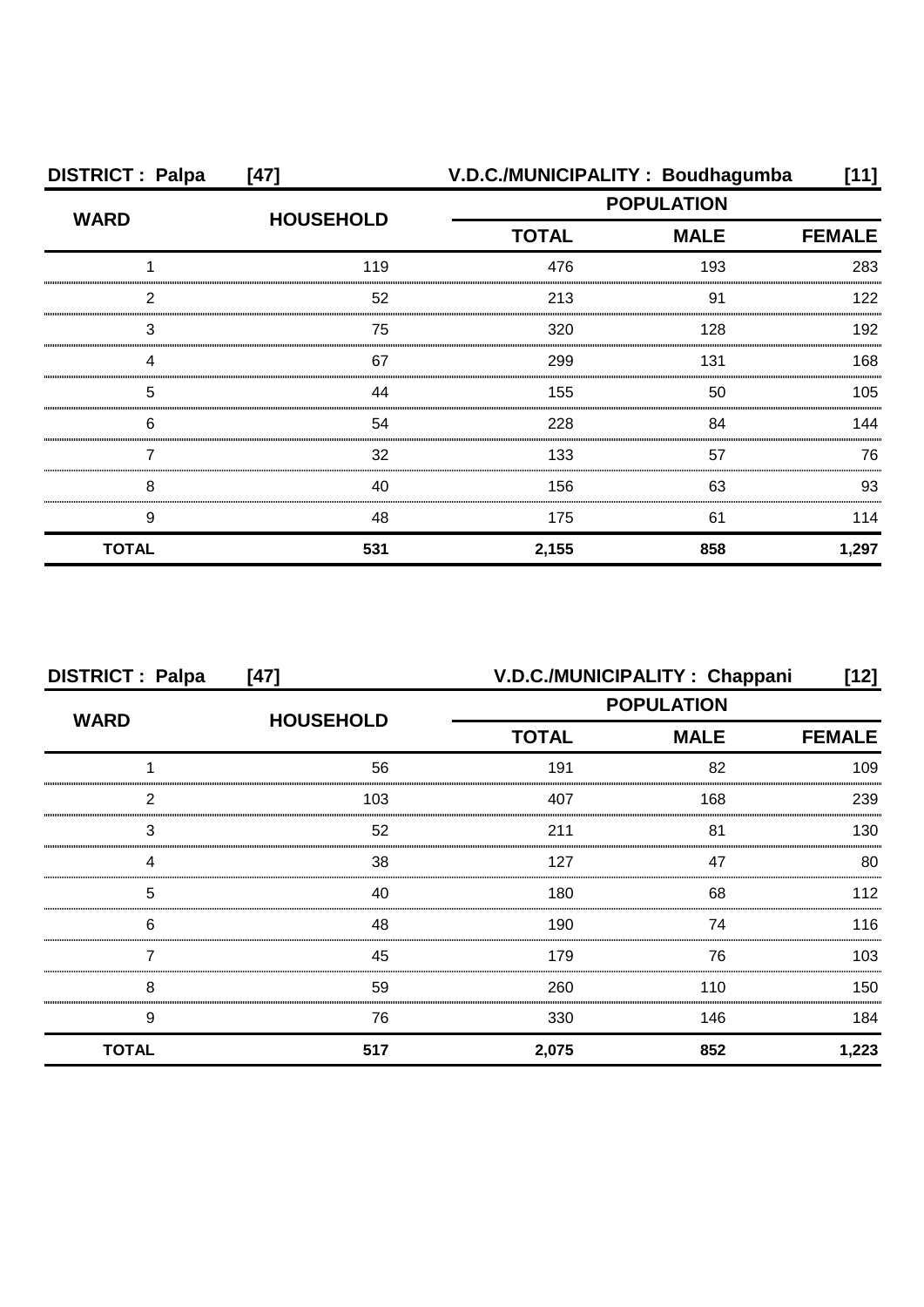| <b>DISTRICT: Palpa</b> | $[47]$           |              | V.D.C./MUNICIPALITY: Chhahara | [13]  |  |
|------------------------|------------------|--------------|-------------------------------|-------|--|
| <b>WARD</b>            | <b>HOUSEHOLD</b> |              | <b>POPULATION</b>             |       |  |
|                        |                  | <b>TOTAL</b> | <b>MALE</b>                   |       |  |
|                        | 157              | 561          | 217                           | 344   |  |
| 2                      | 146              | 590          | 230                           | 360   |  |
| З                      | 82               | 354          | 152                           | 202   |  |
|                        | 88               | 360          | 159                           | 201   |  |
| 5                      | 214              | 888          | 411                           | 477   |  |
| 6                      | 110              | 412          | 193                           | 219   |  |
|                        | 96               | 389          | 160                           | 229   |  |
| 8                      | 103              | 432          | 175                           | 257   |  |
| 9                      | 184              | 812          | 354                           | 458   |  |
| <b>TOTAL</b>           | 1,180            | 4,798        | 2,051                         | 2,747 |  |

| <b>DISTRICT: Palpa</b> | $[47]$           | V.D.C./MUNICIPALITY: Chidipani<br>[14] |                   |               |
|------------------------|------------------|----------------------------------------|-------------------|---------------|
| <b>WARD</b>            | <b>HOUSEHOLD</b> |                                        | <b>POPULATION</b> |               |
|                        |                  | <b>TOTAL</b>                           | <b>MALE</b>       | <b>FEMALE</b> |
|                        | 120              | 562                                    | 240               | 322           |
| 2                      | 133              | 611                                    | 265               | 346           |
| 3                      | 128              | 484                                    | 197               | 287           |
| Δ                      | 65               | 258                                    | 115               | 143           |
| 5                      | 88               | 283                                    | 116               | 167           |
| 6                      | 76               | 308                                    | 145               | 163           |
|                        | 223              | 948                                    | 402               | 546           |
| 8                      | 77               | 358                                    | 169               | 189           |
| 9                      | 92               | 359                                    | 150               | 209           |
| <b>TOTAL</b>           | 1,002            | 4,171                                  | 1,799             | 2,372         |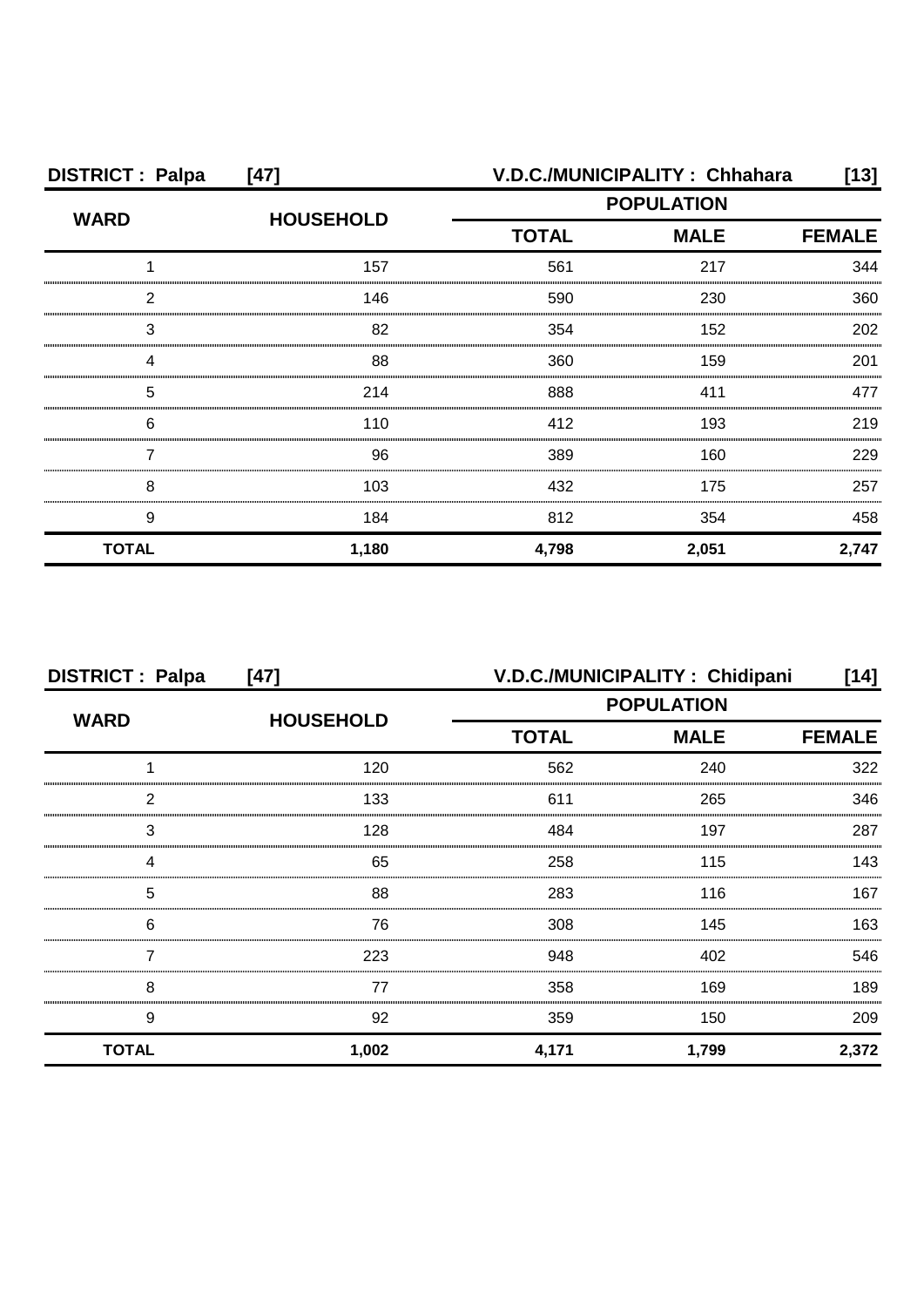| <b>DISTRICT: Palpa</b> | $[47]$           |                                                                             | V.D.C./MUNICIPALITY: Chirtungdhara | [15]          |
|------------------------|------------------|-----------------------------------------------------------------------------|------------------------------------|---------------|
| <b>WARD</b>            | <b>HOUSEHOLD</b> | <b>POPULATION</b><br><b>TOTAL</b><br><b>MALE</b><br>419<br>170<br>172<br>60 |                                    |               |
|                        |                  |                                                                             |                                    | <b>FEMALE</b> |
|                        | 108              |                                                                             |                                    | 249           |
| 2                      | 40               |                                                                             |                                    | 112           |
| 3                      | 149              | 692                                                                         | 290                                | 402           |
|                        | 105              | 485                                                                         | 202                                | 283           |
| 5                      | 64               | 271                                                                         | 106                                | 165           |
| 6                      | 87               | 351                                                                         | 142                                | 209           |
|                        | 182              | 730                                                                         | 340                                | 390           |
| 8                      | 85               | 415                                                                         | 177                                | 238           |
| 9                      | 180              | 731                                                                         | 328                                | 403           |
| <b>TOTAL</b>           | 1,000            | 4,266                                                                       | 1,815                              | 2,451         |

| <b>DISTRICT: Palpa</b> | V.D.C./MUNICIPALITY: Darchha<br>$[47]$ |              |                   | $[16]$        |
|------------------------|----------------------------------------|--------------|-------------------|---------------|
|                        |                                        |              | <b>POPULATION</b> |               |
| <b>WARD</b>            | <b>HOUSEHOLD</b>                       | <b>TOTAL</b> | <b>MALE</b>       | <b>FEMALE</b> |
|                        | 529                                    | 2,202        | 961               | 1,241         |
| 2                      | 64                                     | 291          | 138               | 153           |
| 3                      | 131                                    | 592          | 262               | 330           |
|                        | 41                                     | 197          | 74                | 123           |
| 5                      | 59                                     | 253          | 106               | 147           |
| 6                      | 178                                    | 791          | 346               | 445           |
|                        | 390                                    | 1,590        | 672               | 918           |
| 8                      | 338                                    | 1,536        | 661               | 875           |
| 9                      | 26                                     | 113          | 57                | 56            |
| <b>TOTAL</b>           | 1,756                                  | 7,565        | 3,277             | 4,288         |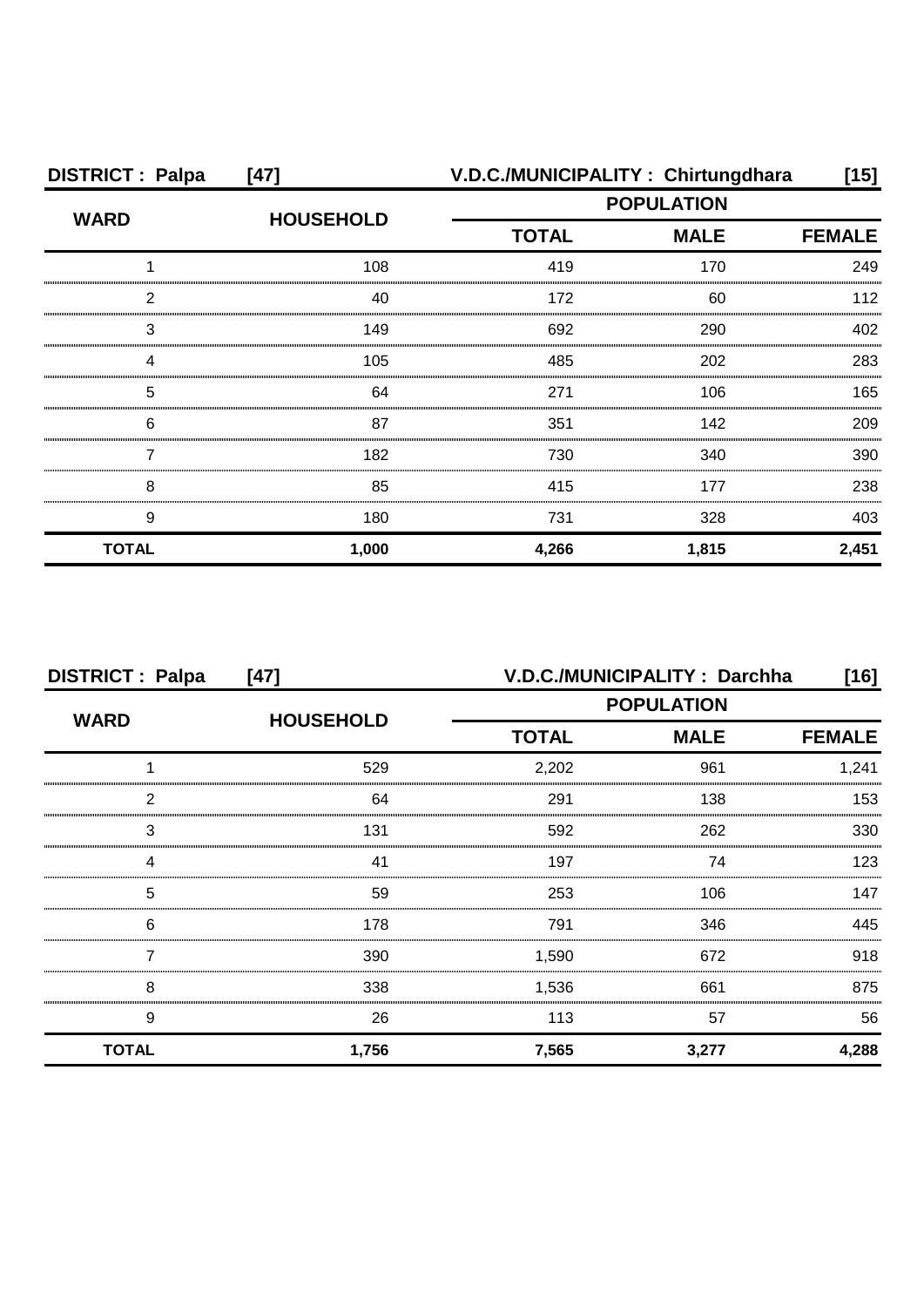| <b>DISTRICT: Palpa</b> | $[47]$           | V.D.C./MUNICIPALITY: Darlamdanda |             | [17]          |
|------------------------|------------------|----------------------------------|-------------|---------------|
| <b>WARD</b>            | <b>HOUSEHOLD</b> | <b>POPULATION</b>                |             |               |
|                        |                  | <b>TOTAL</b>                     | <b>MALE</b> | <b>FEMALE</b> |
|                        | 74               | 285                              | 121         | 164           |
| 2                      | 54               | 177                              | 86          | 91            |
| 3                      | 49               | 234                              | 96          | 138           |
|                        | 31               | 109                              | 49          | 60            |
| 5                      | 35               | 136                              | 63          | 73            |
| 6                      | 33               | 143                              | 63          | 80            |
|                        | 100              | 420                              | 168         | 252           |
| 8                      | 80               | 323                              | 133         | 190           |
| 9                      | 63               | 270                              | 99          | 171           |
| <b>TOTAL</b>           | 519              | 2,097                            | 878         | 1,219         |

| <b>DISTRICT: Palpa</b> | $[47]$           | <b>V.D.C./MUNICIPALITY : Deurali</b><br>[18] |             |               |
|------------------------|------------------|----------------------------------------------|-------------|---------------|
| <b>WARD</b>            | <b>HOUSEHOLD</b> | <b>POPULATION</b>                            |             |               |
|                        |                  | <b>TOTAL</b>                                 | <b>MALE</b> | <b>FEMALE</b> |
|                        | 69               | 266                                          | 111         | 155           |
| 2                      | 54               | 196                                          | 73          | 123           |
| 3                      | 80               | 319                                          | 136         | 183           |
|                        | 51               | 212                                          | 89          | 123           |
| 5                      | 75               | 292                                          | 118         | 174           |
| 6                      | 50               | 171                                          | 73          | 98            |
|                        | 72               | 254                                          | 111         | 143           |
| 8                      | 137              | 486                                          | 200         | 286           |
| 9                      | 41               | 128                                          | 52          | 76            |
| <b>TOTAL</b>           | 629              | 2,324                                        | 963         | 1,361         |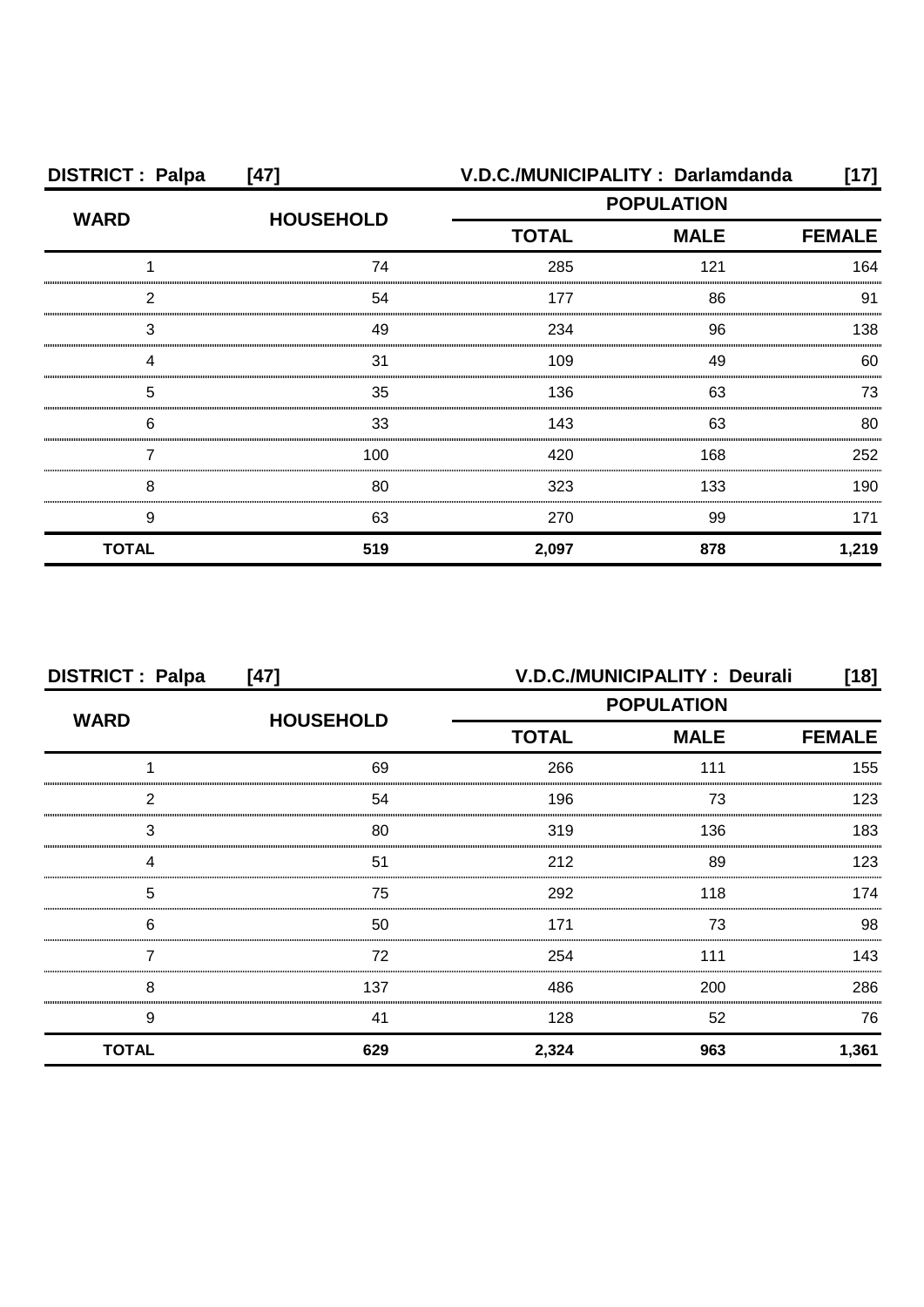| <b>DISTRICT: Palpa</b> | $[47]$           | V.D.C./MUNICIPALITY: Devinagar |             |       |  |
|------------------------|------------------|--------------------------------|-------------|-------|--|
| <b>WARD</b>            | <b>HOUSEHOLD</b> | <b>POPULATION</b>              |             |       |  |
|                        |                  | <b>TOTAL</b>                   | <b>MALE</b> |       |  |
|                        | 95               | 393                            | 164         | 229   |  |
| 2                      | 83               | 351                            | 150         | 201   |  |
| 3                      | 61               | 328                            | 152         | 176   |  |
|                        | 68               | 376                            | 185         | 191   |  |
| 5                      | 38               | 174                            | 78          | 96    |  |
| 6                      | 89               | 473                            | 210         | 263   |  |
|                        | 60               | 227                            | 97          | 130   |  |
| 8                      | 76               | 373                            | 160         | 213   |  |
| 9                      | 58               | 294                            | 128         | 166   |  |
| <b>TOTAL</b>           | 628              | 2,989                          | 1,324       | 1,665 |  |

| <b>DISTRICT: Palpa</b> | $[47]$           | V.D.C./MUNICIPALITY: Dobhan<br>[20] |                   |               |
|------------------------|------------------|-------------------------------------|-------------------|---------------|
| <b>WARD</b>            |                  |                                     | <b>POPULATION</b> |               |
|                        | <b>HOUSEHOLD</b> | <b>TOTAL</b>                        | <b>MALE</b>       | <b>FEMALE</b> |
|                        | 87               | 377                                 | 180               | 197           |
| 2                      | 218              | 1,062                               | 505               | 557           |
| 3                      | 105              | 517                                 | 249               | 268           |
| Δ                      | 125              | 621                                 | 294               | 327           |
| 5                      | 199              | 890                                 | 449               | 441           |
| 6                      | 107              | 469                                 | 204               | 265           |
|                        | 361              | 1,786                               | 812               | 974           |
| 8                      | 68               | 304                                 | 132               | 172           |
| 9                      | 166              | 846                                 | 390               | 456           |
| <b>TOTAL</b>           | 1,436            | 6,872                               | 3,215             | 3,657         |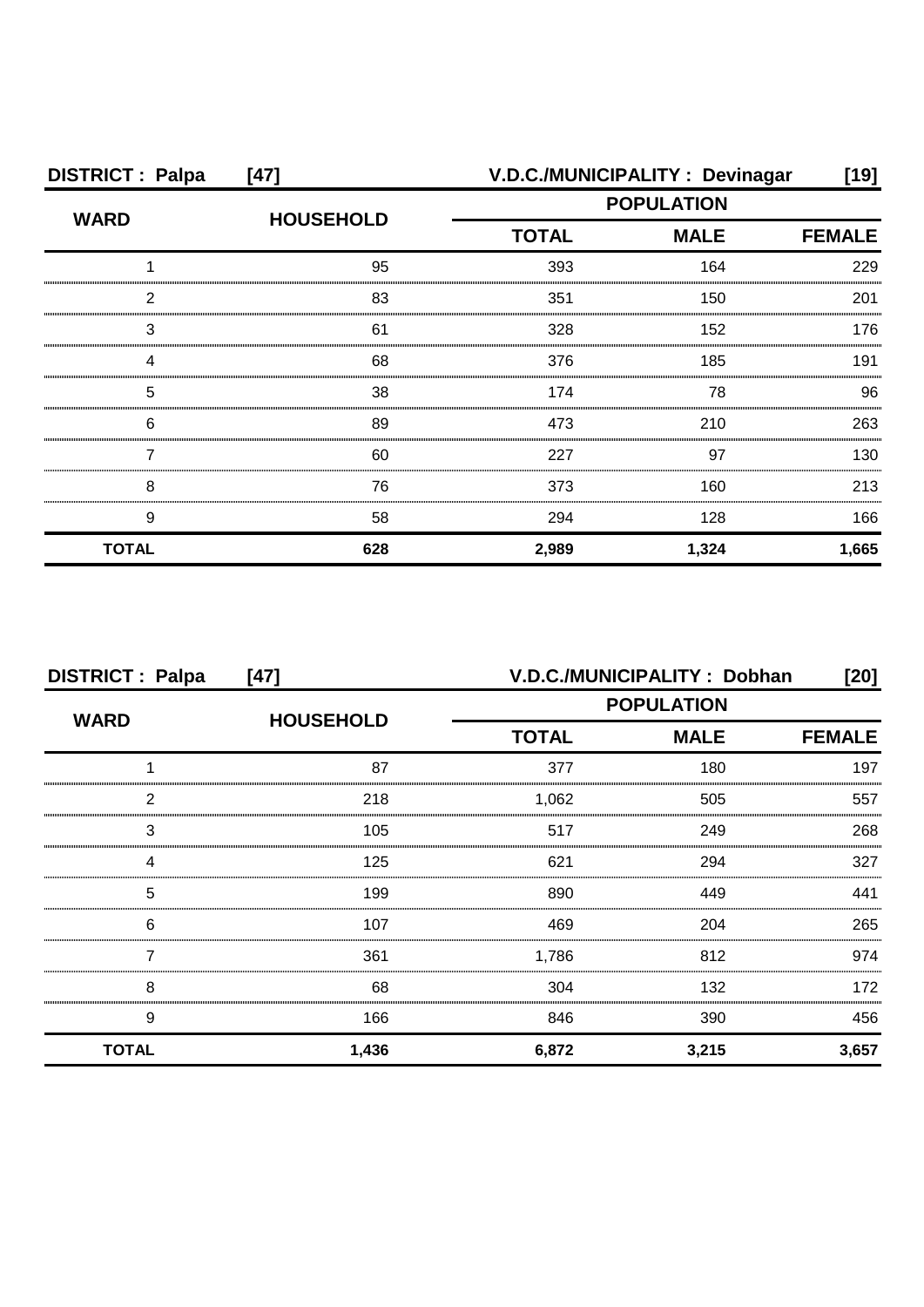| <b>DISTRICT: Palpa</b> | $[47]$           |                   | V.D.C./MUNICIPALITY: Fek | [21]  |
|------------------------|------------------|-------------------|--------------------------|-------|
| <b>WARD</b>            | <b>HOUSEHOLD</b> | <b>POPULATION</b> |                          |       |
|                        |                  | <b>TOTAL</b>      | <b>FEMALE</b>            |       |
|                        | 109              | 505               | 219                      | 286   |
| 2                      | 87               | 392               | 186                      | 206   |
| 3                      | 67               | 296               | 113                      | 183   |
|                        | 71               | 349               | 147                      | 202   |
| 5                      | 61               | 262               | 109                      | 153   |
| 6                      | 61               | 263               | 116                      | 147   |
|                        | 108              | 435               | 165                      | 270   |
| 8                      | 52               | 209               | 75                       | 134   |
| 9                      | 72               | 261               | 120                      | 141   |
| <b>TOTAL</b>           | 688              | 2,972             | 1,250                    | 1,722 |

| <b>DISTRICT: Palpa</b> | $[47]$           | V.D.C./MUNICIPALITY : Foksingkot |             | [22]          |
|------------------------|------------------|----------------------------------|-------------|---------------|
| <b>WARD</b>            |                  | <b>POPULATION</b>                |             |               |
|                        | <b>HOUSEHOLD</b> | <b>TOTAL</b>                     | <b>MALE</b> | <b>FEMALE</b> |
|                        | 173              | 881                              | 361         | 520           |
| 2                      | 146              | 616                              | 241         | 375           |
| 3                      | 67               | 340                              | 132         | 208           |
| Δ                      | 153              | 691                              | 284         | 407           |
| 5                      | 29               | 139                              | 52          | 87            |
| 6                      | 66               | 282                              | 101         | 181           |
|                        | 41               | 185                              | 85          | 100.          |
| 8                      | 46               | 253                              | 100         | 153           |
| 9                      | 67               | 346                              | 137         | 209           |
| <b>TOTAL</b>           | 788              | 3,733                            | 1,493       | 2,240         |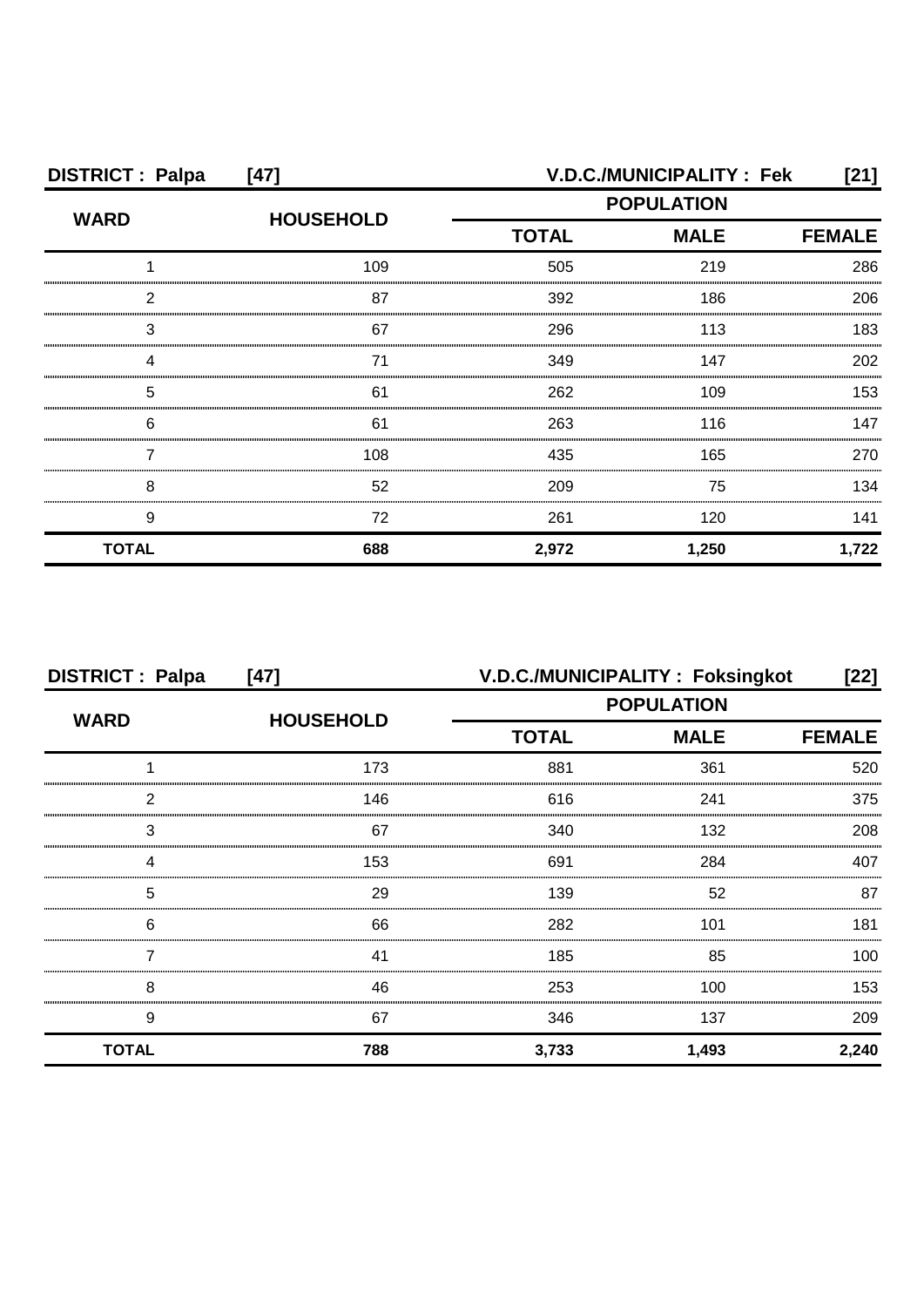| <b>DISTRICT: Palpa</b> | $[47]$           |                                                  | V.D.C./MUNICIPALITY: Gadakot |               |
|------------------------|------------------|--------------------------------------------------|------------------------------|---------------|
| <b>WARD</b>            | <b>HOUSEHOLD</b> | <b>POPULATION</b><br><b>MALE</b><br><b>TOTAL</b> |                              |               |
|                        |                  |                                                  |                              | <b>FEMALE</b> |
|                        | 142              | 570                                              | 228                          | 342           |
| 2                      | 171              | 785                                              | 333                          | 452           |
| 3                      | 229              | 1,074                                            | 472                          | 602           |
|                        | 208              | 940                                              | 383                          | 557           |
| 5                      | 113              | 510                                              | 216                          | 294           |
| 6                      | 134              | 521                                              | 228                          | 293           |
|                        | 48               | 179                                              | 73                           | 106           |
| 8                      | 53               | 218                                              | 95                           | 123           |
| 9                      | 79               | 330                                              | 138                          | 192           |
| <b>TOTAL</b>           | 1,177            | 5,127                                            | 2,166                        | 2,961         |

| <b>DISTRICT: Palpa</b><br>$[47]$ |                  | V.D.C./MUNICIPALITY: Galdha<br>$[24]$ |             |               |
|----------------------------------|------------------|---------------------------------------|-------------|---------------|
|                                  |                  | <b>POPULATION</b>                     |             |               |
| <b>WARD</b>                      | <b>HOUSEHOLD</b> | <b>TOTAL</b>                          | <b>MALE</b> | <b>FEMALE</b> |
|                                  | 60               | 357                                   | 148         | 209           |
| 2                                | 64               | 310                                   | 136         | 174           |
| 3                                | 49               | 284                                   | 116         | 168           |
| 4                                | 75               | 431                                   | 182         | 249           |
| 5                                | 78               | 400                                   | 171         | 229           |
| 6                                | 167              | 730                                   | 311         | 419           |
|                                  | 76               | 442                                   | 212         | 230           |
| 8                                | 106              | 518                                   | 217         | 301           |
| 9                                | 76               | 352                                   | 162         | 190           |
| <b>TOTAL</b>                     | 751              | 3,824                                 | 1,655       | 2,169         |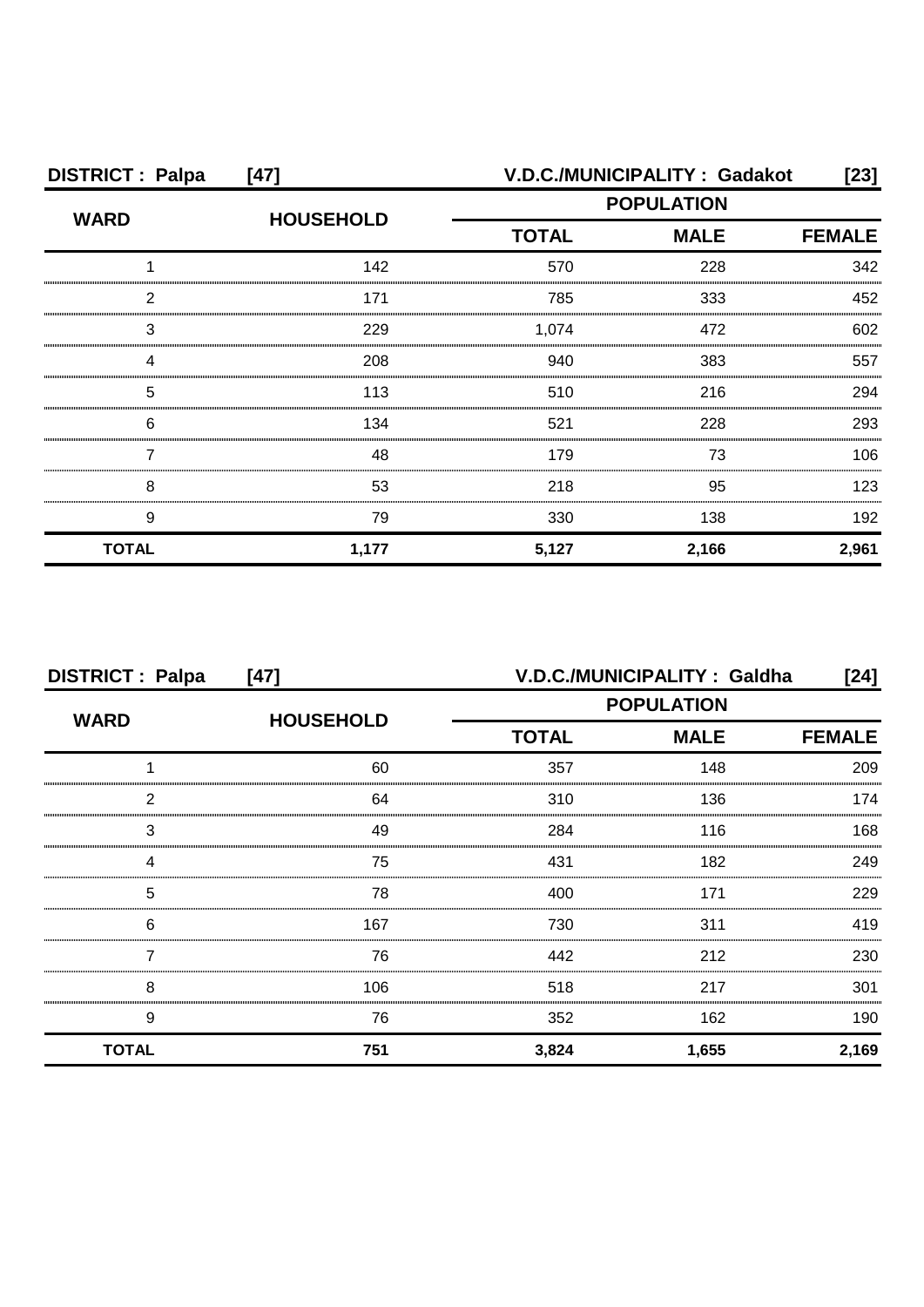| <b>DISTRICT: Palpa</b> | $[47]$           |                   | V.D.C./MUNICIPALITY: Gejha | [25]          |
|------------------------|------------------|-------------------|----------------------------|---------------|
| <b>WARD</b>            | <b>HOUSEHOLD</b> | <b>POPULATION</b> |                            |               |
|                        |                  | <b>TOTAL</b>      | <b>MALE</b>                | <b>FEMALE</b> |
|                        | 56               | 277               | 127                        | 150           |
| 2                      | 99               | 487               | 216                        | 271           |
| З                      | 199              | 878               | 364                        | 514           |
|                        | 73               | 364               | 151                        | 213           |
| 5                      | 30               | 115               | 44                         | 71            |
| 6                      | 112              | 515               | 220                        | 295           |
|                        | 202              | 852               | 359                        | 493           |
| 8                      | 194              | 843               | 371                        | 472           |
| 9                      | 182              | 946               | 403                        | 543           |
| <b>TOTAL</b>           | 1,147            | 5,277             | 2,255                      | 3,022         |

| <b>DISTRICT: Palpa</b> | $[47]$           |                             | V.D.C./MUNICIPALITY: Gothadi | $[26]$ |
|------------------------|------------------|-----------------------------|------------------------------|--------|
| <b>WARD</b>            | <b>HOUSEHOLD</b> |                             | <b>POPULATION</b>            |        |
|                        |                  | <b>TOTAL</b><br><b>MALE</b> | <b>FEMALE</b>                |        |
|                        | 49               | 326                         | 140                          | 186    |
| 2                      | 72               | 383                         | 165                          | 218    |
| 3                      | 169              | 947                         | 455                          | 492    |
| 4                      | 115              | 559                         | 263                          | 296    |
| 5                      | 117              | 773                         | 348                          | 425    |
| 6                      | 60               | 411                         | 213                          | 198    |
|                        | 37               | 171                         | 76                           | 95     |
| 8                      | 93               | 628                         | 306                          | 322    |
| 9                      | 57               | 360                         | 177                          | 183    |
| <b>TOTAL</b>           | 769              | 4,558                       | 2,143                        | 2,415  |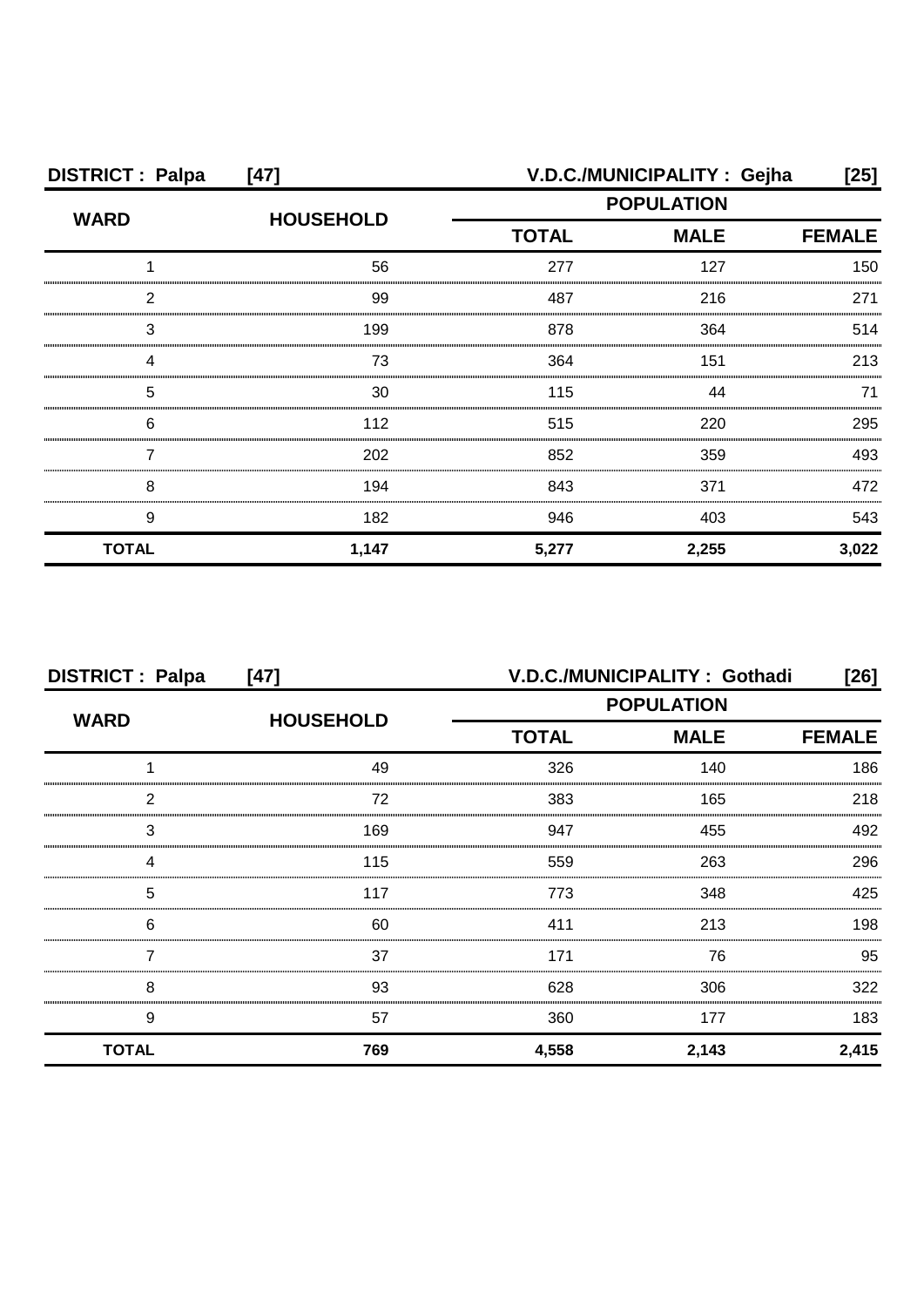| <b>DISTRICT: Palpa</b> | $[47]$           |                             | V.D.C./MUNICIPALITY: Haklang | [27]          |
|------------------------|------------------|-----------------------------|------------------------------|---------------|
| <b>WARD</b>            | <b>HOUSEHOLD</b> | <b>POPULATION</b>           |                              |               |
|                        |                  | <b>TOTAL</b><br><b>MALE</b> |                              | <b>FEMALE</b> |
|                        | 50               | 223                         | 85                           | 138           |
| 2                      | 74               | 326                         | 130                          | 196           |
| З                      | 61               | 298                         | 114                          | 184           |
|                        | 48               | 236                         | 99                           | 137           |
| 5                      | 57               | 227                         | 89                           | 138           |
| 6                      | 32               | 162                         | 69                           | 93            |
|                        | 65               | 278                         | 115                          | 163           |
| 8                      | 112              | 564                         | 265                          | 299           |
| 9                      | 166              | 810                         | 359                          | 451           |
| <b>TOTAL</b>           | 665              | 3,124                       | 1,325                        | 1,799         |

| <b>DISTRICT: Palpa</b><br>$[47]$ |                  | V.D.C./MUNICIPALITY: Humin<br>[28] |             |               |
|----------------------------------|------------------|------------------------------------|-------------|---------------|
| <b>WARD</b>                      | <b>HOUSEHOLD</b> | <b>POPULATION</b>                  |             |               |
|                                  |                  | <b>TOTAL</b>                       | <b>MALE</b> | <b>FEMALE</b> |
|                                  | 35               | 166                                | 70          | 96            |
| 2                                | 42               | 153                                | 63          | 90            |
| 3                                | 104              | 478                                | 222         | 256           |
|                                  | 53               | 302                                | 121         | 181           |
| 5                                | 55               | 188                                | 88          | 100.          |
| 6                                | 75               | 297                                | 122         | 175           |
|                                  | 13               | 56                                 | 23          | 33            |
| 8                                | 74               | 303                                | 132         | 171           |
| 9                                | 99               | 493                                | 211         | 282           |
| <b>TOTAL</b>                     | 550              | 2,436                              | 1,052       | 1,384         |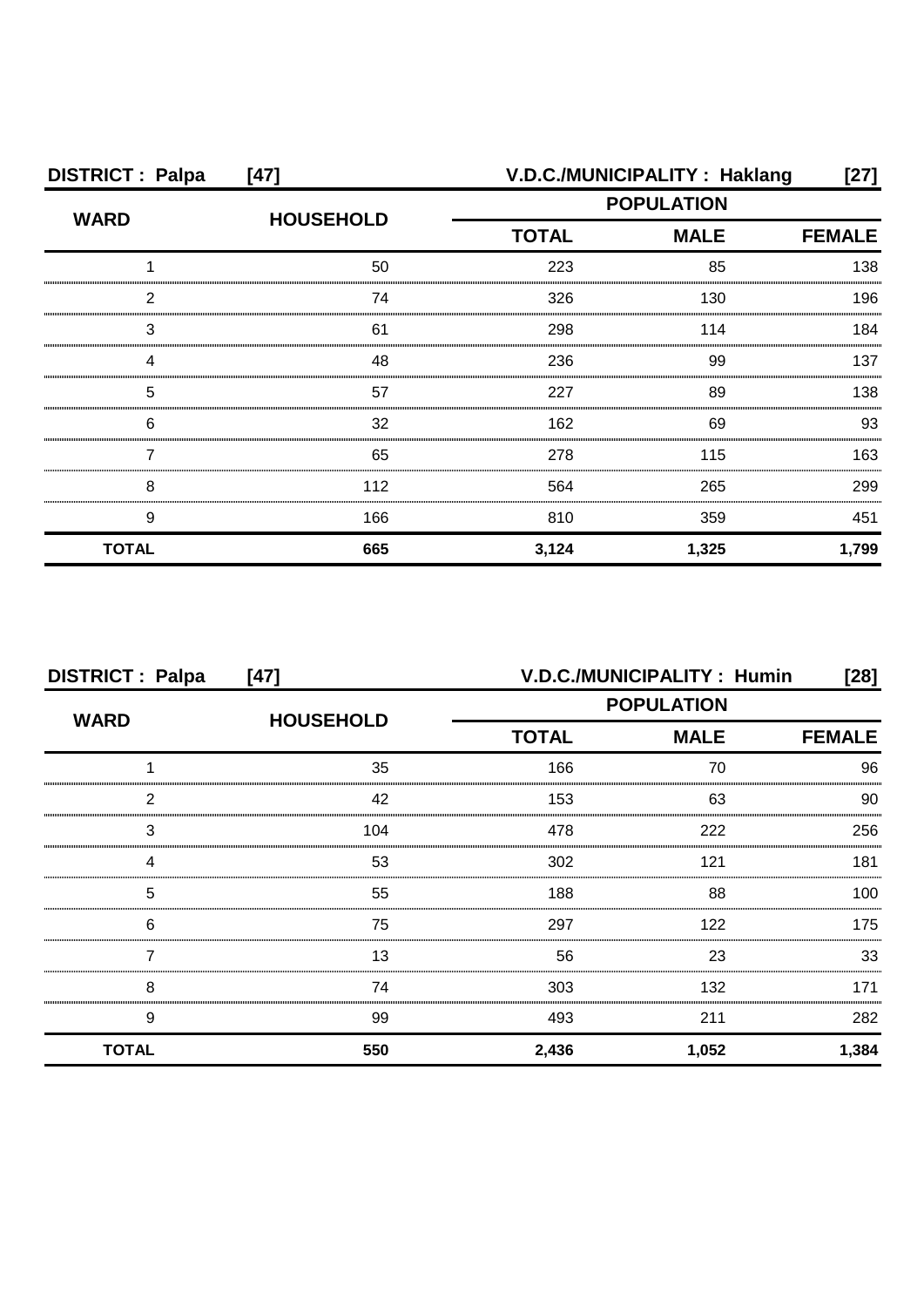| <b>DISTRICT: Palpa</b> | $[47]$           |                   | V.D.C./MUNICIPALITY: Hungi | [29]          |
|------------------------|------------------|-------------------|----------------------------|---------------|
| <b>WARD</b>            | <b>HOUSEHOLD</b> | <b>POPULATION</b> |                            |               |
|                        |                  | <b>TOTAL</b>      | <b>MALE</b>                | <b>FEMALE</b> |
|                        | 127              | 530               | 217                        | 313           |
| っ                      | 115              | 477               | 209                        | 268           |
| 3                      | 123              | 484               | 185                        | 299           |
|                        | 256              | 1,096             | 471                        | 625           |
| 5                      | 122              | 506               | 217                        | 289           |
| 6                      | 61               | 237               | 87                         | 150           |
|                        | 75               | 296               | 127                        | 169           |
| 8                      | 135              | 606               | 259                        | 347           |
| 9                      | 67               | 347               | 161                        | 186           |
| <b>TOTAL</b>           | 1,081            | 4,579             | 1,933                      | 2,646         |

| <b>DISTRICT: Palpa</b><br>$[47]$ |                  | V.D.C./MUNICIPALITY: Jalpa<br>[30] |             |               |
|----------------------------------|------------------|------------------------------------|-------------|---------------|
| <b>WARD</b>                      |                  | <b>POPULATION</b>                  |             |               |
|                                  | <b>HOUSEHOLD</b> | <b>TOTAL</b>                       | <b>MALE</b> | <b>FEMALE</b> |
|                                  | 71               | 332                                | 142         | 190           |
| 2                                | 100              | 448                                | 186         | 262           |
| 3                                | 80               | 482                                | 214         | 268           |
| Δ                                | 71               | 461                                | 201         | 260           |
| 5                                | 34               | 168                                | 85          | 83            |
| 6                                | 22               | 128                                | 63          | 65            |
|                                  | 103              | 474                                | 215         | 259           |
| 8                                | 66               | 364                                | 162         | 202           |
| 9                                | 71               | 303                                | 140         | 163           |
| <b>TOTAL</b>                     | 618              | 3,160                              | 1,408       | 1,752         |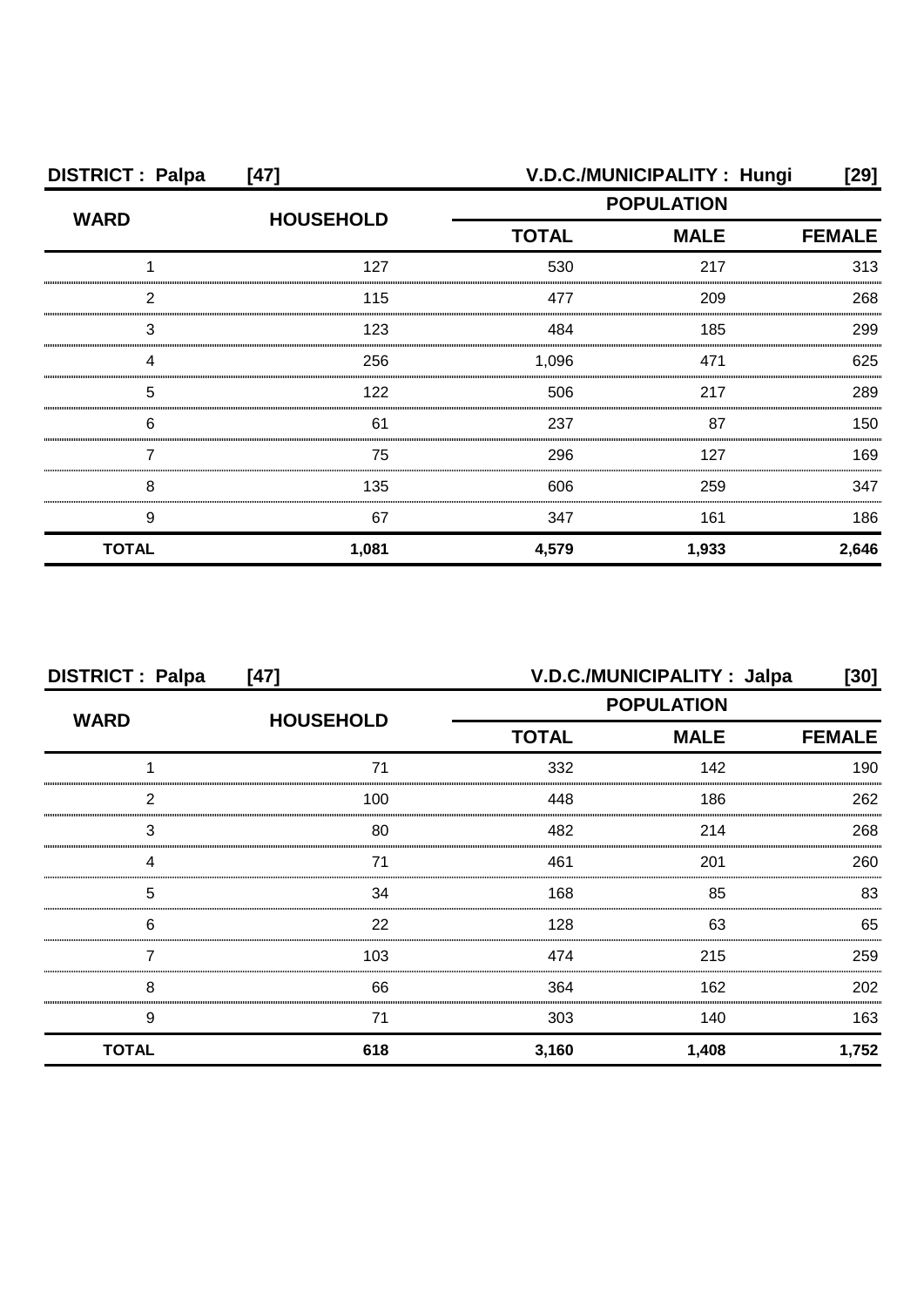| <b>DISTRICT: Palpa</b> | $[47]$           |                   | V.D.C./MUNICIPALITY: Jhadewa | [31]          |
|------------------------|------------------|-------------------|------------------------------|---------------|
| <b>WARD</b>            | <b>HOUSEHOLD</b> | <b>POPULATION</b> |                              |               |
|                        |                  | <b>TOTAL</b>      | <b>MALE</b>                  | <b>FEMALE</b> |
|                        | 85               | 474               | 204                          | 270           |
| 2                      | 116              | 481               | 213                          | 268           |
| З                      | 63               | 276               | 118                          | 158           |
|                        | 107              | 486               | 206                          | 280           |
| 5                      | 88               | 431               | 189                          | 242           |
| 6                      | 190              | 988               | 418                          | 570           |
|                        | 87               | 409               | 175                          | 234           |
| 8                      | 80               | 410               | 188                          | 222           |
| 9                      | 148              | 581               | 255                          | 326           |
| <b>TOTAL</b>           | 964              | 4,536             | 1,966                        | 2,570         |

| <b>DISTRICT: Palpa</b> | $[47]$           | V.D.C./MUNICIPALITY: Jhirubas<br>$[32]$ |             |               |
|------------------------|------------------|-----------------------------------------|-------------|---------------|
| <b>WARD</b>            |                  | <b>POPULATION</b>                       |             |               |
|                        | <b>HOUSEHOLD</b> | <b>TOTAL</b>                            | <b>MALE</b> | <b>FEMALE</b> |
|                        | 87               | 648                                     | 286         | 362           |
| 2                      | 48               | 379                                     | 160         | 219           |
| 3                      | 13               | 84                                      | 37          |               |
|                        | 40               | 246                                     | 117         | 129           |
| 5                      | 27               | 234                                     | 112         | 122           |
| 6                      | 51               | 331                                     | 156         | 175           |
|                        | 44               | 297                                     | 138         | 159           |
| 8                      | 69               | 430                                     | 197         | 233           |
| 9                      | 64               | 478                                     | 217         | 261           |
| <b>TOTAL</b>           | 443              | 3,127                                   | 1,420       | 1,707         |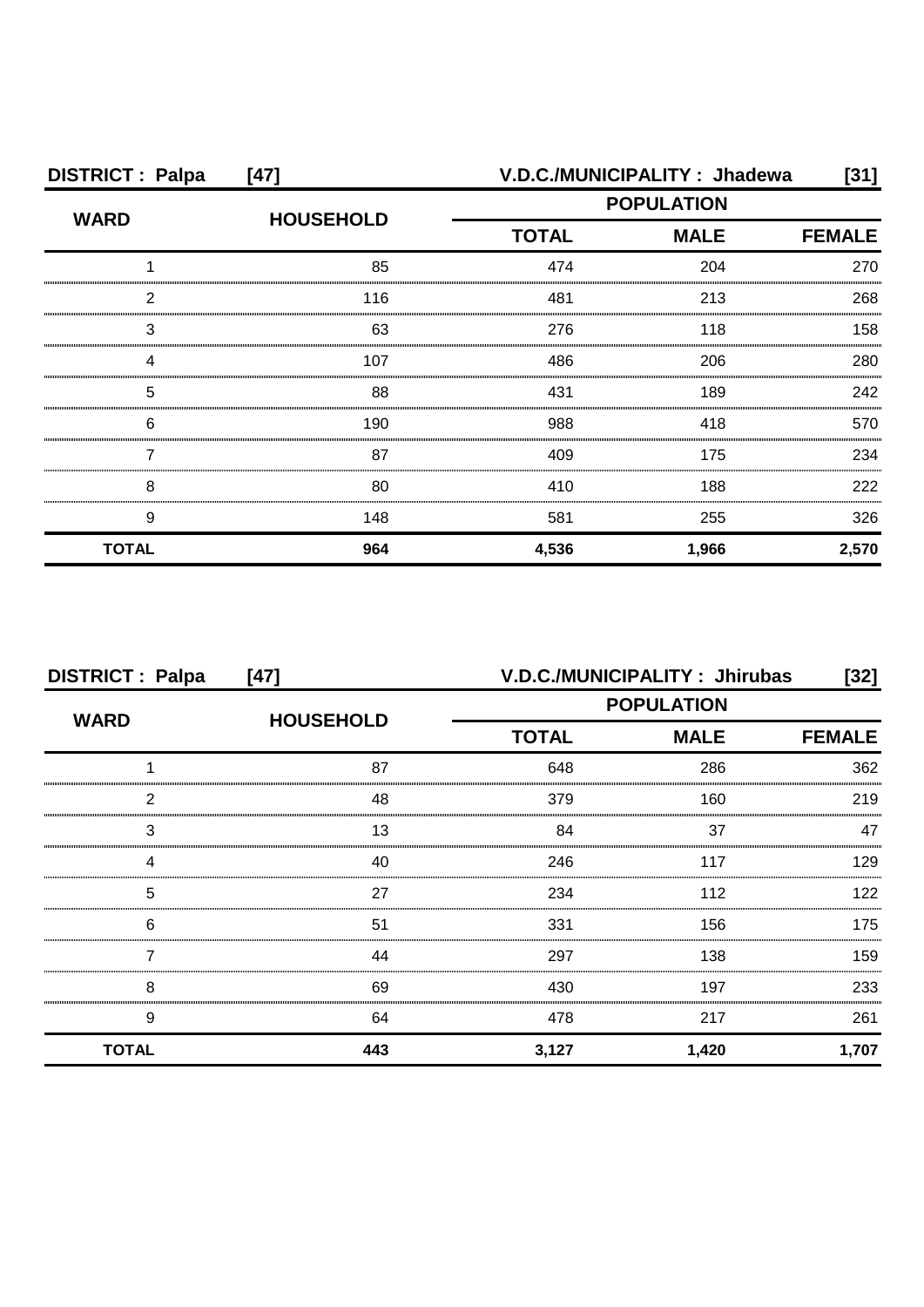| <b>DISTRICT: Palpa</b> | $[47]$           |              | V.D.C./MUNICIPALITY: Juthapauwa | $[33]$        |
|------------------------|------------------|--------------|---------------------------------|---------------|
| <b>WARD</b>            | <b>HOUSEHOLD</b> |              | <b>POPULATION</b>               |               |
|                        |                  | <b>TOTAL</b> | <b>MALE</b>                     | <b>FEMALE</b> |
|                        | 137              | 665          | 284                             | 381           |
| っ                      | 63               | 291          | 144                             | 147           |
| З                      | 67               | 324          | 163                             | 161           |
|                        | 126              | 651          | 292                             | 359           |
| 5                      | 49               | 212          | 103                             | 109           |
| 6                      | 64               | 328          | 135                             | 193           |
|                        | 103              | 480          | 212                             | 268           |
| 8                      | 71               | 343          | 148                             | 195           |
| 9                      | 32               | 146          | 69                              | 77            |
| <b>TOTAL</b>           | 712              | 3,440        | 1,550                           | 1,890         |

| <b>DISTRICT: Palpa</b> | $[47]$           |              | V.D.C./MUNICIPALITY : Jyamire | [34]          |
|------------------------|------------------|--------------|-------------------------------|---------------|
| <b>WARD</b>            | <b>HOUSEHOLD</b> |              | <b>POPULATION</b>             |               |
|                        |                  | <b>TOTAL</b> | <b>MALE</b>                   | <b>FEMALE</b> |
|                        | 75               | 474          | 218                           | 256           |
| 2                      | 61               | 474          | 240                           | 234           |
| 3                      | 63               | 319          | 135                           | 184           |
|                        | 44               | 280          | 125                           | 155           |
| 5                      | 76               | 467          | 208                           | 259           |
| 6                      | 31               | 236          | 99                            | 137           |
|                        | 119              | 846          | 386                           | 460           |
| 8                      | 84               | 501          | 233                           | 268           |
| 9                      | 23               | 157          | 67                            | 90            |
| <b>TOTAL</b>           | 576              | 3,754        | 1,711                         | 2,043         |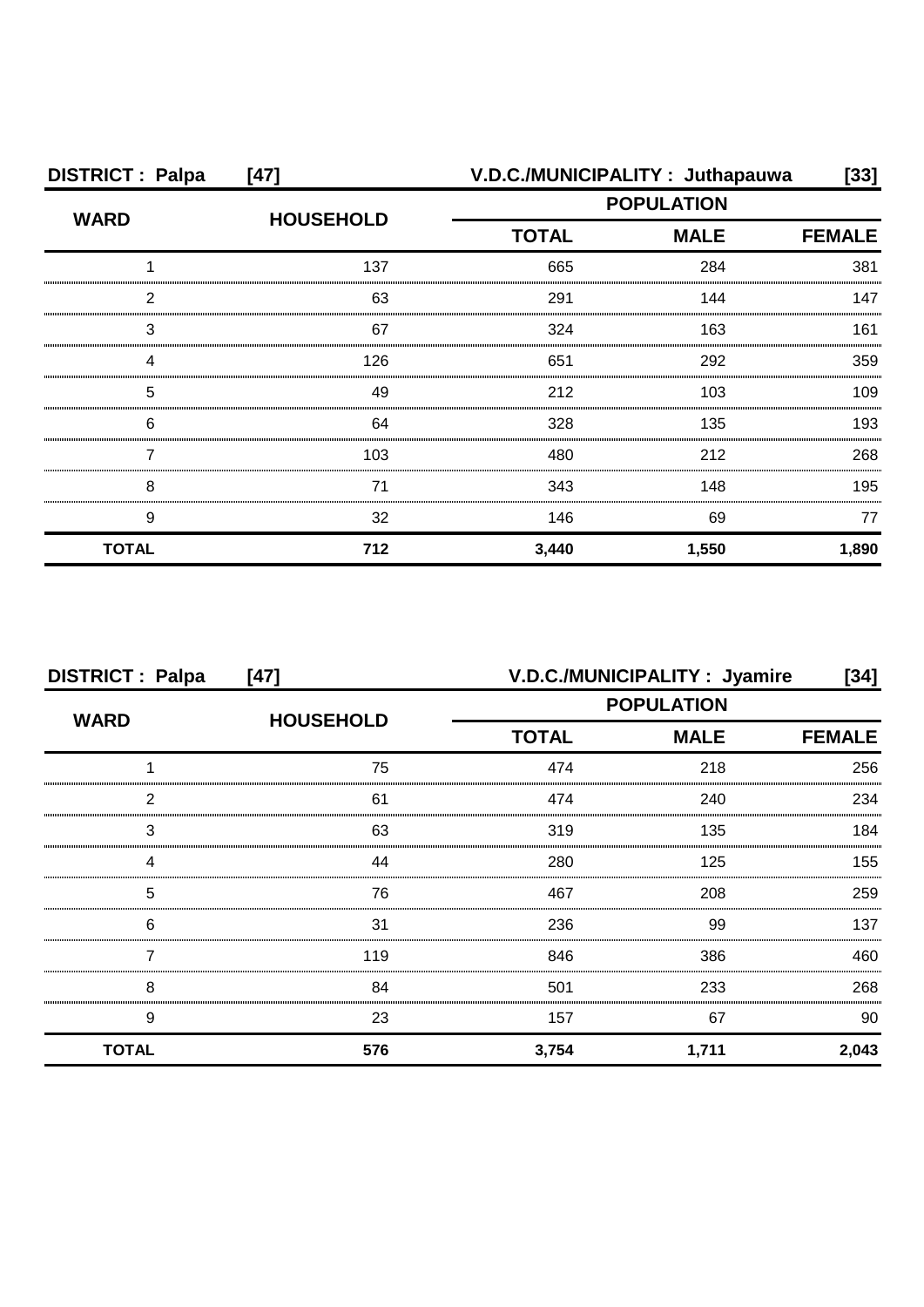| <b>DISTRICT: Palpa</b> | $[47]$           | V.D.C./MUNICIPALITY : Kachal<br>[35] |               |       |
|------------------------|------------------|--------------------------------------|---------------|-------|
| <b>WARD</b>            | <b>HOUSEHOLD</b> | <b>POPULATION</b>                    |               |       |
|                        |                  | <b>TOTAL</b>                         | <b>FEMALE</b> |       |
|                        | 150              | 674                                  | 320           | 354   |
| 2                      | 112              | 449                                  | 203           | 246   |
| З                      | 51               | 258                                  | 118           | 140   |
|                        | 39               | 209                                  | 87            | 122.  |
| 5                      | 108              | 530                                  | 235           | 295   |
| 6                      | 150              | 681                                  | 291           | 390   |
|                        | 73               | 375                                  | 192           | 183   |
| 8                      | 48               | 238                                  | 123           | 115   |
| 9                      | 56               | 285                                  | 151           | 134   |
| <b>TOTAL</b>           | 787              | 3,699                                | 1,720         | 1,979 |

| <b>DISTRICT: Palpa</b><br>$[47]$ |                  | V.D.C./MUNICIPALITY: Kaseni<br>[36] |                   |               |  |
|----------------------------------|------------------|-------------------------------------|-------------------|---------------|--|
| <b>WARD</b>                      |                  |                                     | <b>POPULATION</b> |               |  |
|                                  | <b>HOUSEHOLD</b> | <b>TOTAL</b>                        | <b>MALE</b>       | <b>FEMALE</b> |  |
|                                  | 127              | 720                                 | 317               | 403           |  |
| 2                                | 66               | 353                                 | 136               | 217           |  |
| 3                                | 76               | 367                                 | 150               | 217           |  |
| Δ                                | 35               | 224                                 | 103               | 121           |  |
| 5                                | 93               | 493                                 | 230               | 263           |  |
| 6                                | 74               | 354                                 | 148               | 206           |  |
|                                  | 450              | 1,900                               | 844               | 1,056         |  |
| 8                                | 58               | 362                                 | 163               | 199           |  |
| 9                                | 202              | 924                                 | 409               | 515           |  |
| <b>TOTAL</b>                     | 1,181            | 5,697                               | 2,500             | 3,197         |  |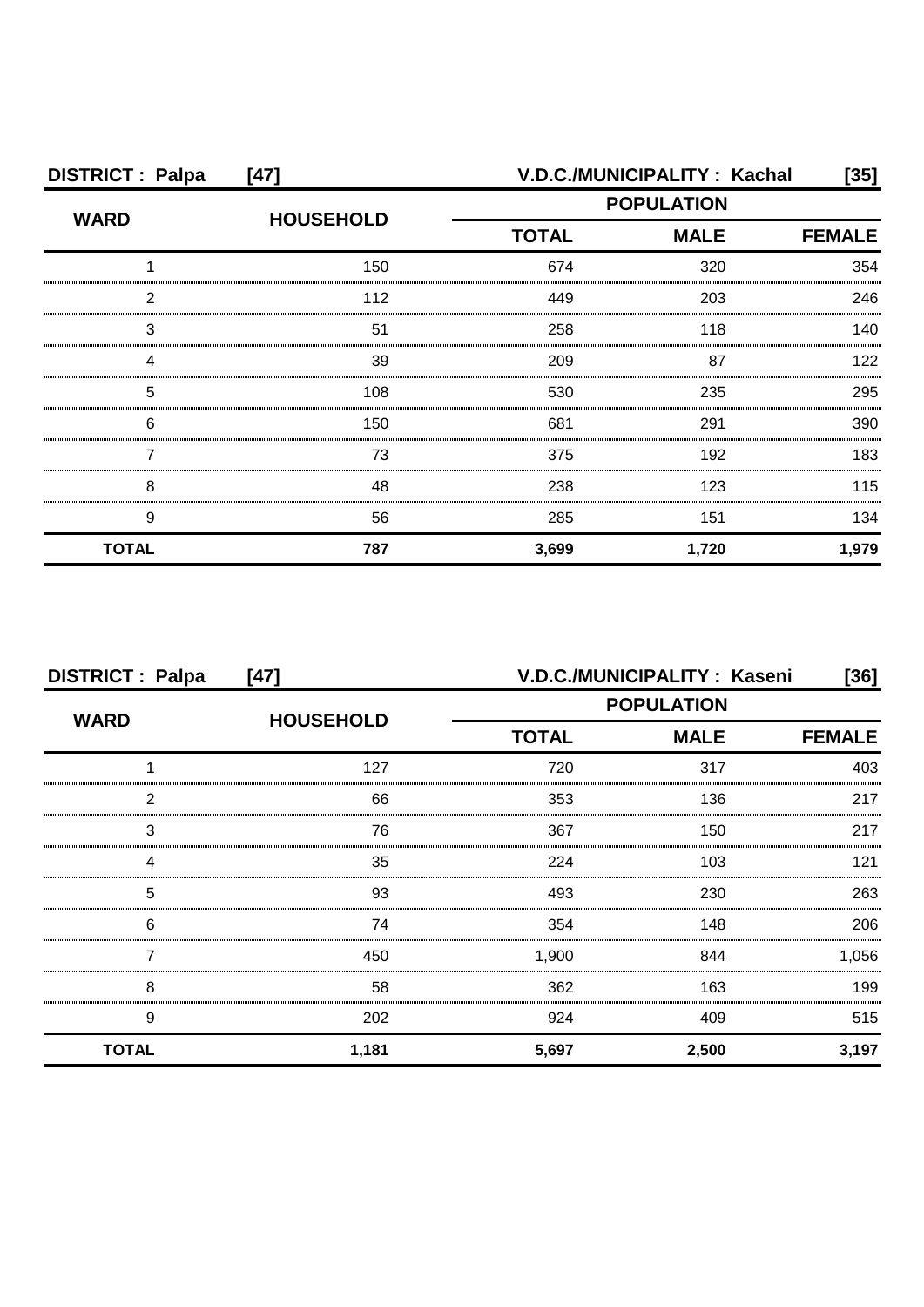| <b>DISTRICT: Palpa</b> | $[47]$           |                             | V.D.C./MUNICIPALITY: Khaliban | [37]          |
|------------------------|------------------|-----------------------------|-------------------------------|---------------|
| <b>WARD</b>            | <b>HOUSEHOLD</b> | <b>POPULATION</b>           |                               |               |
|                        |                  | <b>TOTAL</b><br><b>MALE</b> |                               | <b>FEMALE</b> |
|                        | 389              | 1,630                       | 676                           | 954           |
| 2                      | 63               | 277                         | 121                           | 156           |
| З                      | 108              | 518                         | 223                           | 295           |
|                        | 134              | 598                         | 266                           | 332           |
| 5                      | 202              | 975                         | 403                           | 572           |
| 6                      | 77               | 378                         | 168                           | 210           |
|                        | 144              | 635                         | 270                           | 365           |
| 8                      | 81               | 353                         | 146                           | 207           |
| 9                      | 121              | 548                         | 241                           | 307           |
| <b>TOTAL</b>           | 1,319            | 5,912                       | 2,514                         | 3,398         |

| <b>DISTRICT: Palpa</b> | $[47]$           | V.D.C./MUNICIPALITY: Khanichhap |                   | $[38]$        |
|------------------------|------------------|---------------------------------|-------------------|---------------|
|                        | <b>HOUSEHOLD</b> |                                 | <b>POPULATION</b> |               |
| <b>WARD</b>            |                  | <b>TOTAL</b>                    | <b>MALE</b>       | <b>FEMALE</b> |
|                        | 61               | 273                             | 119               | 154           |
| 2                      | 57               | 249                             | 104               | 145           |
| 3                      | 38               | 149                             | 57                | 92            |
| Δ                      | 52               | 226                             | 84                | 142           |
| 5                      | 60               | 254                             | 106               | 148           |
| 6                      | 47               | 217                             | 105               | 112           |
|                        | 61               | 251                             | 111               | 140.          |
| 8                      | 58               | 275                             | 123               | 152           |
| 9                      | 52               | 200                             | 75                | 125           |
| <b>TOTAL</b>           | 486              | 2,094                           | 884               | 1,210         |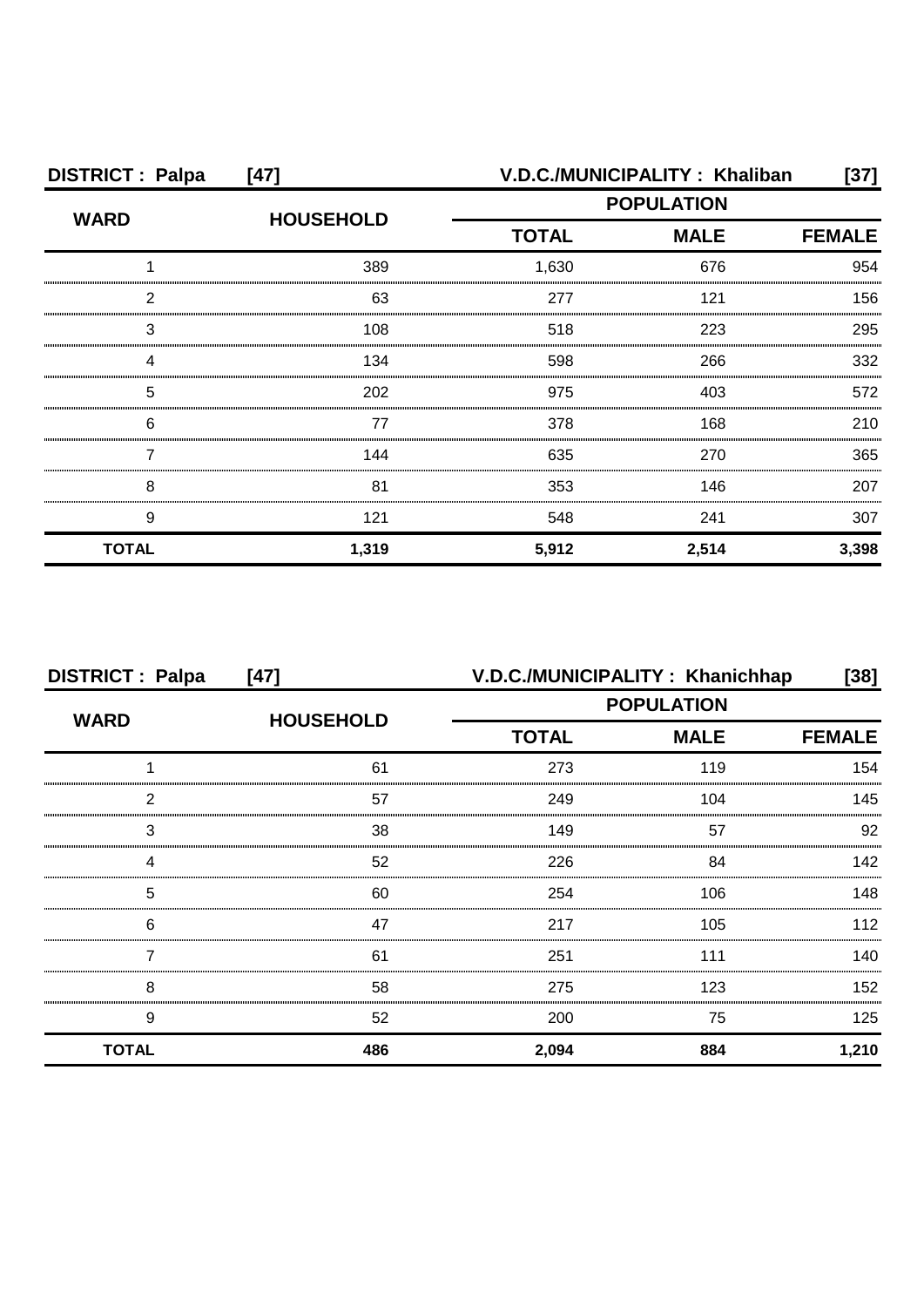| <b>DISTRICT: Palpa</b> | $[47]$           |              | V.D.C./MUNICIPALITY: Khanigau | [39]          |
|------------------------|------------------|--------------|-------------------------------|---------------|
| <b>WARD</b>            |                  |              | <b>POPULATION</b>             |               |
|                        | <b>HOUSEHOLD</b> | <b>TOTAL</b> | <b>MALE</b>                   | <b>FEMALE</b> |
|                        | 48               | 197          | 66                            | 131           |
| 2                      | 47               | 177          | 79                            | 98            |
| 3                      | 62               | 266          | 117                           | 149           |
|                        | 21               | 80           | 36                            | ΔΔ            |
| 5                      | 72               | 305          | 133                           | 172           |
| 6                      | 64               | 258          | 107                           | 151           |
|                        | 70               | 284          | 124                           | 160           |
| 8                      | 51               | 193          | 71                            | 122           |
| 9                      | 32               | 121          | 48                            | 73            |
| <b>TOTAL</b>           | 467              | 1,881        | 781                           | 1,100         |

| <b>DISTRICT: Palpa</b><br>$[47]$ |                  |                   | V.D.C./MUNICIPALITY: Khasyoli | [40]          |
|----------------------------------|------------------|-------------------|-------------------------------|---------------|
| <b>WARD</b>                      |                  | <b>POPULATION</b> |                               |               |
|                                  | <b>HOUSEHOLD</b> | <b>TOTAL</b>      | <b>MALE</b>                   | <b>FEMALE</b> |
|                                  | 68               | 247               | 104                           | 143           |
| っ                                | 105              | 397               | 187                           | 210           |
| 3                                | 71               | 245               | 101                           | 144           |
|                                  | 27               | 105               | 45                            | 60            |
| 5                                | 52               | 209               | 103                           | 106           |
| 6                                | 49               | 169               | 69                            | 100.          |
|                                  | 40               | 150               | 61                            | 89            |
| 8                                | 61               | 258               | 111                           | 147           |
| 9                                | 93               | 351               | 135                           | 216           |
| <b>TOTAL</b>                     | 566              | 2,131             | 916                           | 1,215         |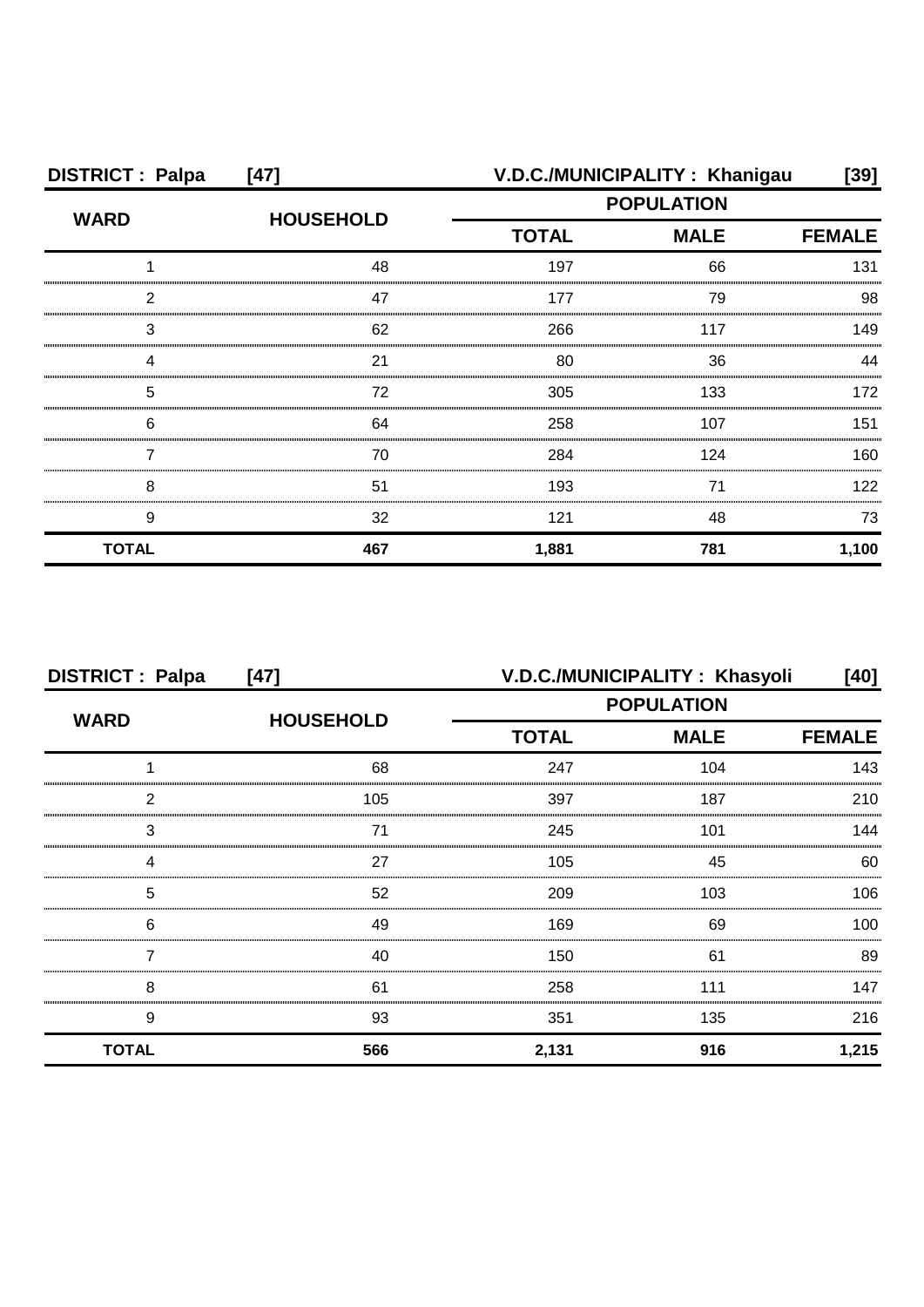| <b>DISTRICT: Palpa</b> | $[47]$           |              | V.D.C./MUNICIPALITY: Khyaha | [41]  |
|------------------------|------------------|--------------|-----------------------------|-------|
| <b>WARD</b>            | <b>HOUSEHOLD</b> |              | <b>POPULATION</b>           |       |
|                        |                  | <b>TOTAL</b> | <b>FEMALE</b>               |       |
|                        | 53               | 213          | 79                          | 134   |
| 2                      | 51               | 242          | 120                         | 122   |
| 3                      | 52               | 220          | 110                         | 110   |
|                        | 57               | 230          | 89                          | 141   |
| 5                      | 51               | 249          | 107                         | 142   |
| 6                      | 83               | 308          | 123                         | 185   |
|                        | 62               | 277          | 114                         | 163   |
| 8                      | 74               | 351          | 162                         | 189   |
| 9                      | 63               | 244          | 96                          | 148   |
| <b>TOTAL</b>           | 546              | 2,334        | 1,000                       | 1,334 |

| <b>DISTRICT: Palpa</b><br>$[47]$ |                  | V.D.C./MUNICIPALITY: Koldada<br>[42] |             |               |
|----------------------------------|------------------|--------------------------------------|-------------|---------------|
| <b>WARD</b>                      |                  | <b>POPULATION</b>                    |             |               |
|                                  | <b>HOUSEHOLD</b> | <b>TOTAL</b>                         | <b>MALE</b> | <b>FEMALE</b> |
|                                  | 87               | 498                                  | 229         | 269           |
| 2                                | 62               | 351                                  | 157         | 194           |
| 3                                | 52               | 333                                  | 144         | 189           |
| 4                                | 133              | 912                                  | 454         | 458           |
| 5                                | 49               | 229                                  | 95          | 134           |
| 6                                | 40               | 189                                  | 81          | 108           |
|                                  | 71               | 429                                  | 193         | 236           |
| 8                                | 80               | 467                                  | 216         | 251           |
| 9                                | 87               | 457                                  | 219         | 238           |
| <b>TOTAL</b>                     | 661              | 3,865                                | 1,788       | 2,077         |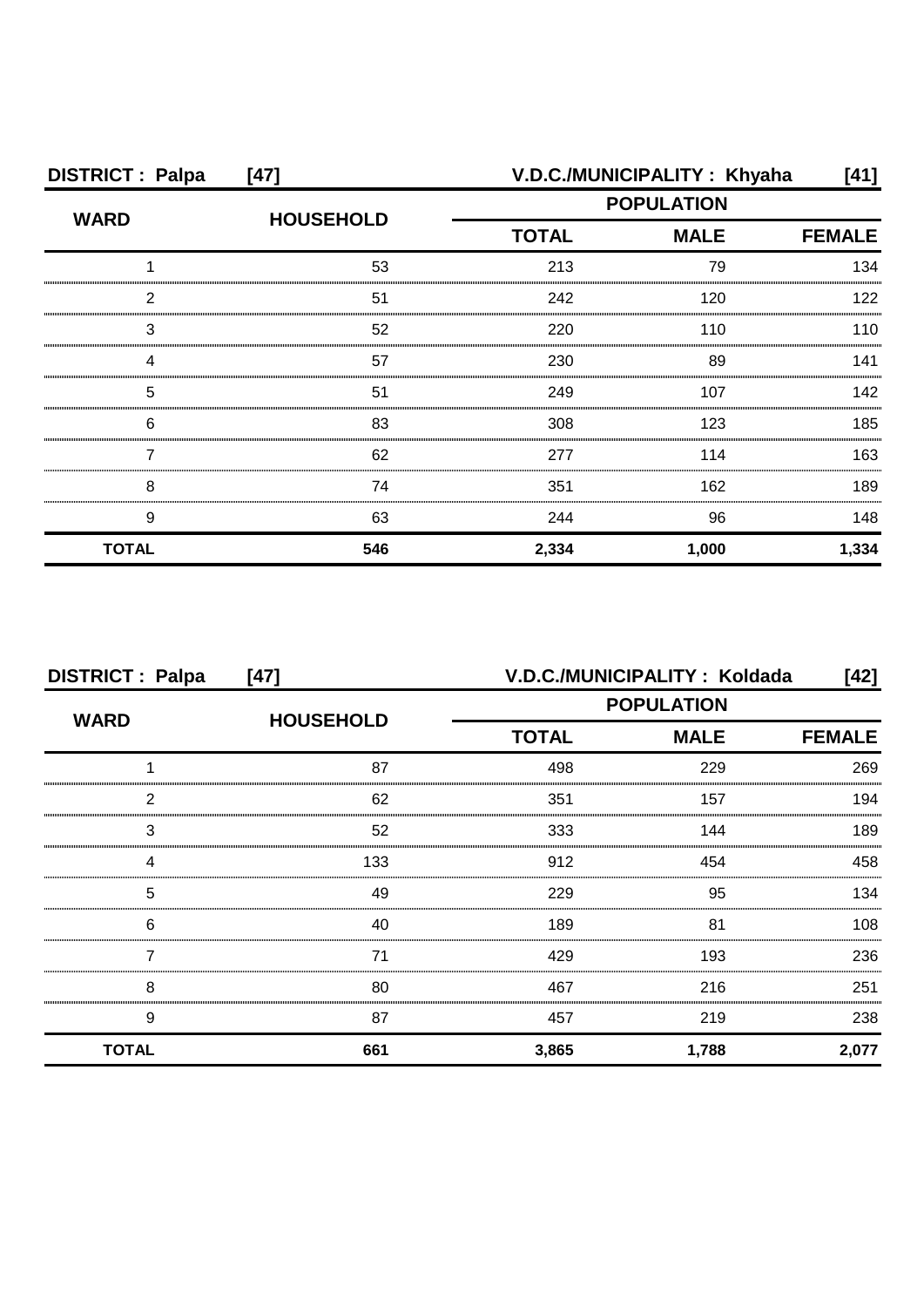| <b>DISTRICT: Palpa</b> | $[47]$           | V.D.C./MUNICIPALITY: Kusumkhola                  |               | [43] |
|------------------------|------------------|--------------------------------------------------|---------------|------|
| <b>WARD</b>            | <b>HOUSEHOLD</b> | <b>POPULATION</b><br><b>MALE</b><br><b>TOTAL</b> |               |      |
|                        |                  |                                                  | <b>FEMALE</b> |      |
|                        | 29               | 100                                              | 43            | 57   |
| 2                      | 52               | 189                                              | 77            | 112  |
| 3                      |                  | 252                                              | 125           | 127  |
|                        | 37               | 158                                              | 62            | 96   |
| 5                      | 37               | 186                                              | 77            | 109  |
| 6                      | 45               | 201                                              | 84            | 117  |
|                        | 45               | 182                                              | 76            | 106  |
| 8                      | 55               | 194                                              | 86            | 108  |
| 9                      | 42               | 162                                              | 74            | 88   |
| <b>TOTAL</b>           | 413              | 1,624                                            | 704           | 920  |

| <b>DISTRICT: Palpa</b> | $[47]$           |                             | V.D.C./MUNICIPALITY: Madanpokhara | [44]          |  |
|------------------------|------------------|-----------------------------|-----------------------------------|---------------|--|
|                        |                  | <b>POPULATION</b>           |                                   |               |  |
| <b>WARD</b>            | <b>HOUSEHOLD</b> | <b>TOTAL</b><br><b>MALE</b> |                                   | <b>FEMALE</b> |  |
|                        | 185              | 799                         | 338                               | 461           |  |
| 2                      | 87               | 398                         | 187                               | 211           |  |
| 3                      | 133              | 642                         | 301                               | 341           |  |
|                        | 327              | 1,345                       | 553                               | 792           |  |
| 5                      | 132              | 549                         | 249                               | 300           |  |
| 6                      | 359              | 1,348                       | 578                               | 770           |  |
|                        | 142              | 522                         | 223                               | 299           |  |
| 8                      | 106              | 398                         | 168                               | 230           |  |
| 9                      | 70               | 280                         | 126                               | 154           |  |
| <b>TOTAL</b>           | 1,541            | 6,281                       | 2,723                             | 3,558         |  |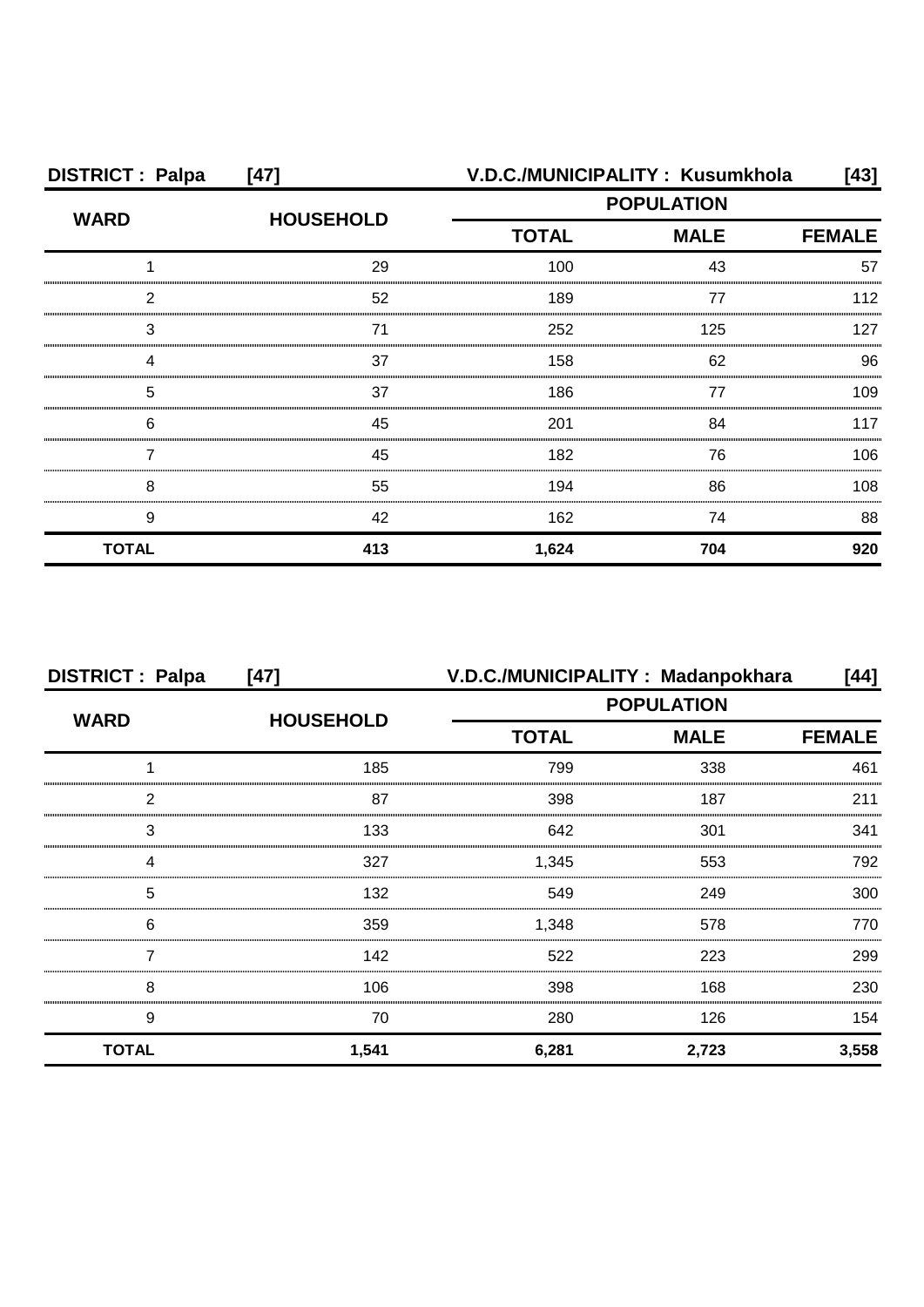| <b>DISTRICT: Palpa</b> | $[47]$           |                                                  | V.D.C./MUNICIPALITY: Masyam | [45]  |
|------------------------|------------------|--------------------------------------------------|-----------------------------|-------|
|                        | <b>HOUSEHOLD</b> | <b>POPULATION</b><br><b>TOTAL</b><br><b>MALE</b> |                             |       |
| <b>WARD</b>            |                  |                                                  | <b>FEMALE</b>               |       |
|                        | 76               | 301                                              | 137                         | 164   |
| 2                      | 80               | 306                                              | 146                         | 160   |
| З                      | 59               | 292                                              | 133                         | 159   |
|                        | 210              | 1,142                                            | 540                         | 602   |
| 5                      | 137              | 589                                              | 251                         | 338   |
| 6                      | 64               | 271                                              | 122                         | 149   |
|                        | 167              | 702                                              | 303                         | 399   |
| 8                      | 118              | 506                                              | 216                         | 290   |
| 9                      | 93               | 540                                              | 243                         | 297   |
| <b>TOTAL</b>           | 1,004            | 4,649                                            | 2,091                       | 2,558 |

| <b>DISTRICT: Palpa</b> | $[47]$           |              | V.D.C./MUNICIPALITY: Mityal | [46]          |
|------------------------|------------------|--------------|-----------------------------|---------------|
|                        | <b>HOUSEHOLD</b> |              | <b>POPULATION</b>           |               |
| <b>WARD</b>            |                  | <b>TOTAL</b> | <b>MALE</b>                 | <b>FEMALE</b> |
|                        | 58               | 343          | 156                         | 187           |
| 2                      | 34               | 239          | 108                         | 131           |
| 3                      | 165              | 906          | 443                         | 463           |
| Δ                      | 64               | 336          | 159                         | 177           |
| 5                      | 46               | 265          | 128                         | 137           |
| 6                      | 52               | 406          | 210                         | 196           |
|                        | 94               | 529          | 256                         | 273           |
| 8                      | 65               | 360          | 151                         | 209           |
| 9                      | 180              | 1,025        | 474                         | 551           |
| <b>TOTAL</b>           | 758              | 4,409        | 2,085                       | 2,324         |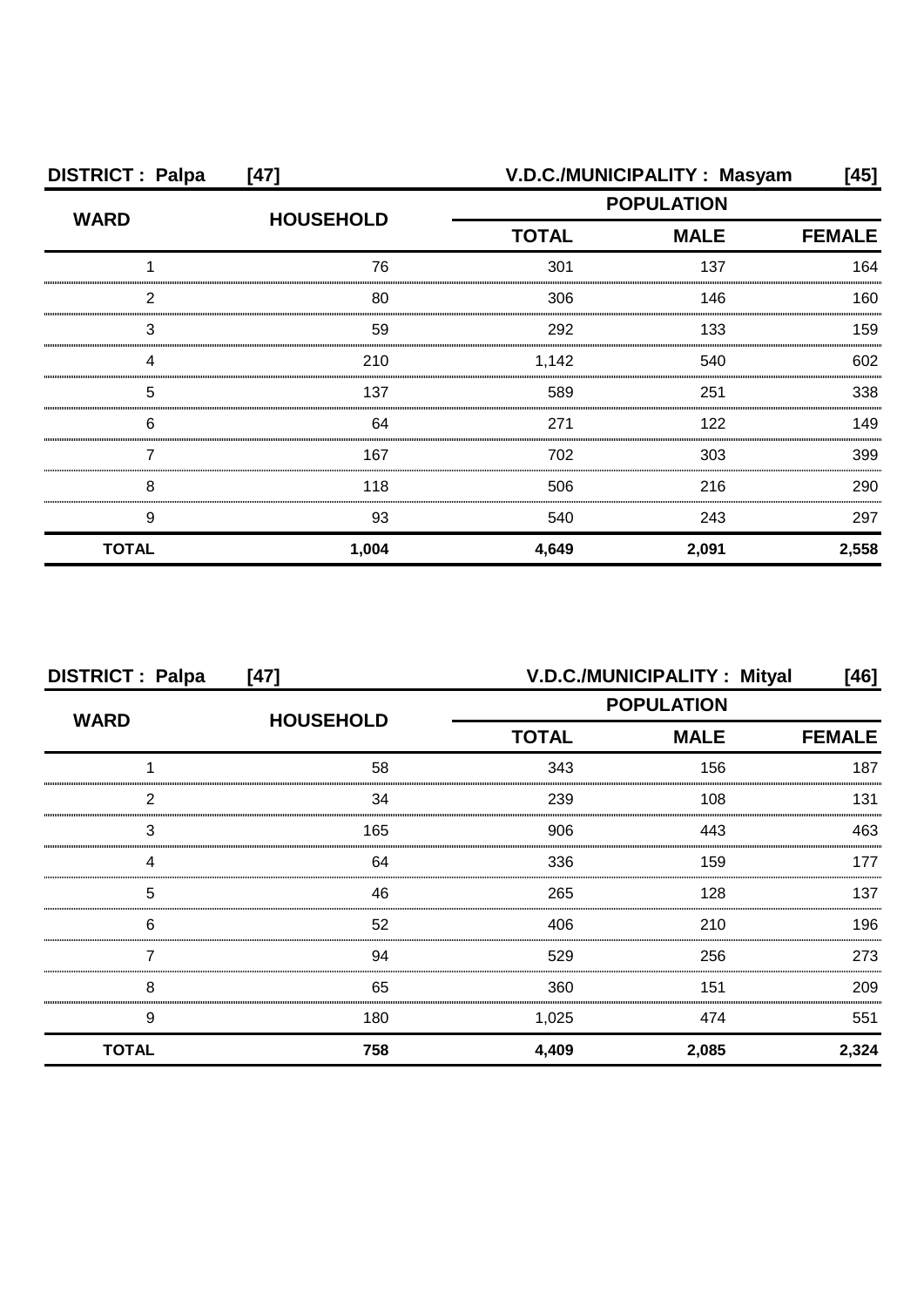| <b>DISTRICT: Palpa</b> | $[47]$           |                   | V.D.C./MUNICIPALITY: Mujhung | [47]  |
|------------------------|------------------|-------------------|------------------------------|-------|
| <b>WARD</b>            | <b>HOUSEHOLD</b> | <b>POPULATION</b> |                              |       |
|                        |                  | <b>TOTAL</b>      | <b>FEMALE</b>                |       |
|                        | 45               | 194               | 73                           | 121   |
| 2                      | 59               | 233               | 97                           | 136   |
| З                      | 38               | 137               | 54                           | 83    |
|                        | 58               | 220               | 86                           | 134   |
| 5                      | 80               | 355               | 167                          | 188   |
| 6                      | 60               | 256               | 115                          | 141   |
|                        | 92               | 329               | 152                          | 177   |
| 8                      | 66               | 279               | 129                          | 150.  |
| 9                      | 34               | 144               | 60                           | 84    |
| <b>TOTAL</b>           | 532              | 2,147             | 933                          | 1,214 |

| <b>DISTRICT: Palpa</b> | $[47]$           |              | V.D.C./MUNICIPALITY : Nayarnamtales | [48]          |
|------------------------|------------------|--------------|-------------------------------------|---------------|
| <b>WARD</b>            |                  |              | <b>POPULATION</b>                   |               |
|                        | <b>HOUSEHOLD</b> | <b>TOTAL</b> | <b>MALE</b>                         | <b>FEMALE</b> |
|                        | 138              | 539          | 251                                 | 288           |
| 2                      | 52               | 220          | 95                                  | 125           |
| 3                      | 28               | 109          | 45                                  | 64            |
|                        | 61               | 201          | 85                                  | 116           |
| 5                      | 79               | 325          | 158                                 | 167           |
| 6                      | 50               | 244          | 107                                 | 137           |
|                        | 37               | 163          | 64                                  | 99            |
| 8                      | 45               | 183          | 71                                  | 112           |
| 9                      | 44               | 169          | 75                                  | 94            |
| <b>TOTAL</b>           | 534              | 2,153        | 951                                 | 1,202         |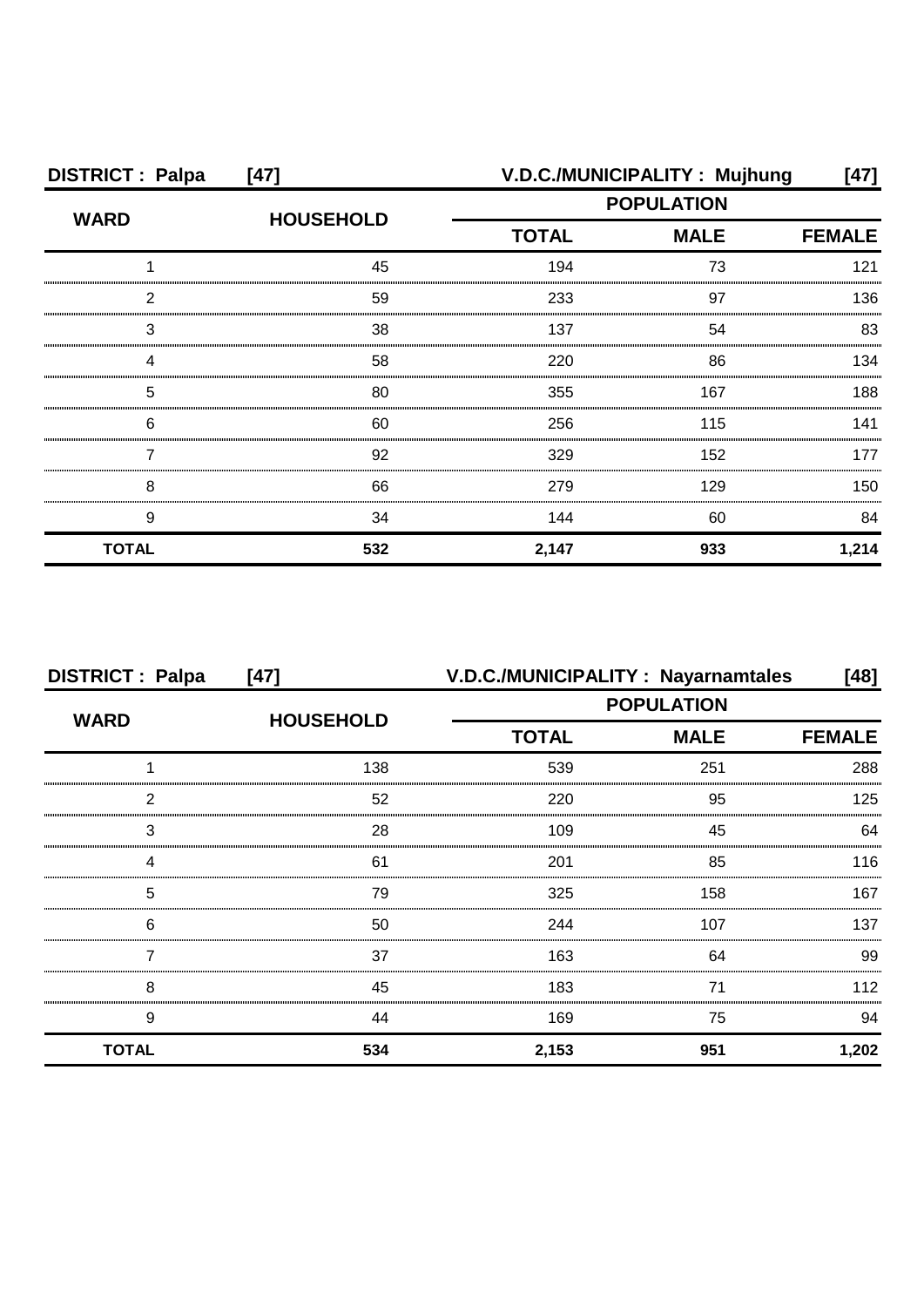| <b>DISTRICT: Palpa</b> | $[47]$           | V.D.C./MUNICIPALITY: Palung Mainadi |               | [49]  |
|------------------------|------------------|-------------------------------------|---------------|-------|
| <b>WARD</b>            | <b>HOUSEHOLD</b> | <b>POPULATION</b>                   |               |       |
|                        |                  | <b>TOTAL</b><br><b>MALE</b>         | <b>FEMALE</b> |       |
|                        | 39               | 169                                 | 76            | 93    |
| 2                      | 44               | 154                                 | 76            | 78    |
| 3                      | 72               | 264                                 | 119           | 145   |
| Δ                      | 51               | 214                                 | 90            | 124   |
| 5                      | 116              | 466                                 | 191           | 275   |
| 6                      | 116              | 432                                 | 175           | 257   |
|                        | 50               | 228                                 | 88            | 140   |
| 8                      | 81               | 349                                 | 145           | 204   |
| 9                      | 86               | 376                                 | 169           | 207   |
| <b>TOTAL</b>           | 655              | 2,652                               | 1,129         | 1,523 |

| <b>DISTRICT: Palpa</b><br>$[47]$ |                  |                   | V.D.C./MUNICIPALITY: Pipaldada | [50]          |
|----------------------------------|------------------|-------------------|--------------------------------|---------------|
| <b>WARD</b>                      | <b>HOUSEHOLD</b> | <b>POPULATION</b> |                                |               |
|                                  |                  | <b>TOTAL</b>      | <b>MALE</b>                    | <b>FEMALE</b> |
|                                  | 160              | 703               | 285                            | 418           |
| 2                                | 79               | 313               | 139                            | 174           |
| 3                                | 92               | 346               | 162                            | 184           |
| Δ                                | 92               | 406               | 166                            | 240           |
| 5                                | 175              | 760               | 335                            | 425           |
| 6                                | 236              | 997               | 411                            | 586           |
|                                  | 130              | 606               | 250                            | 356           |
| 8                                | 118              | 505               | 202                            | 303           |
| 9                                | 111              | 448               | 181                            | 267           |
| <b>TOTAL</b>                     | 1,193            | 5,084             | 2,131                          | 2,953         |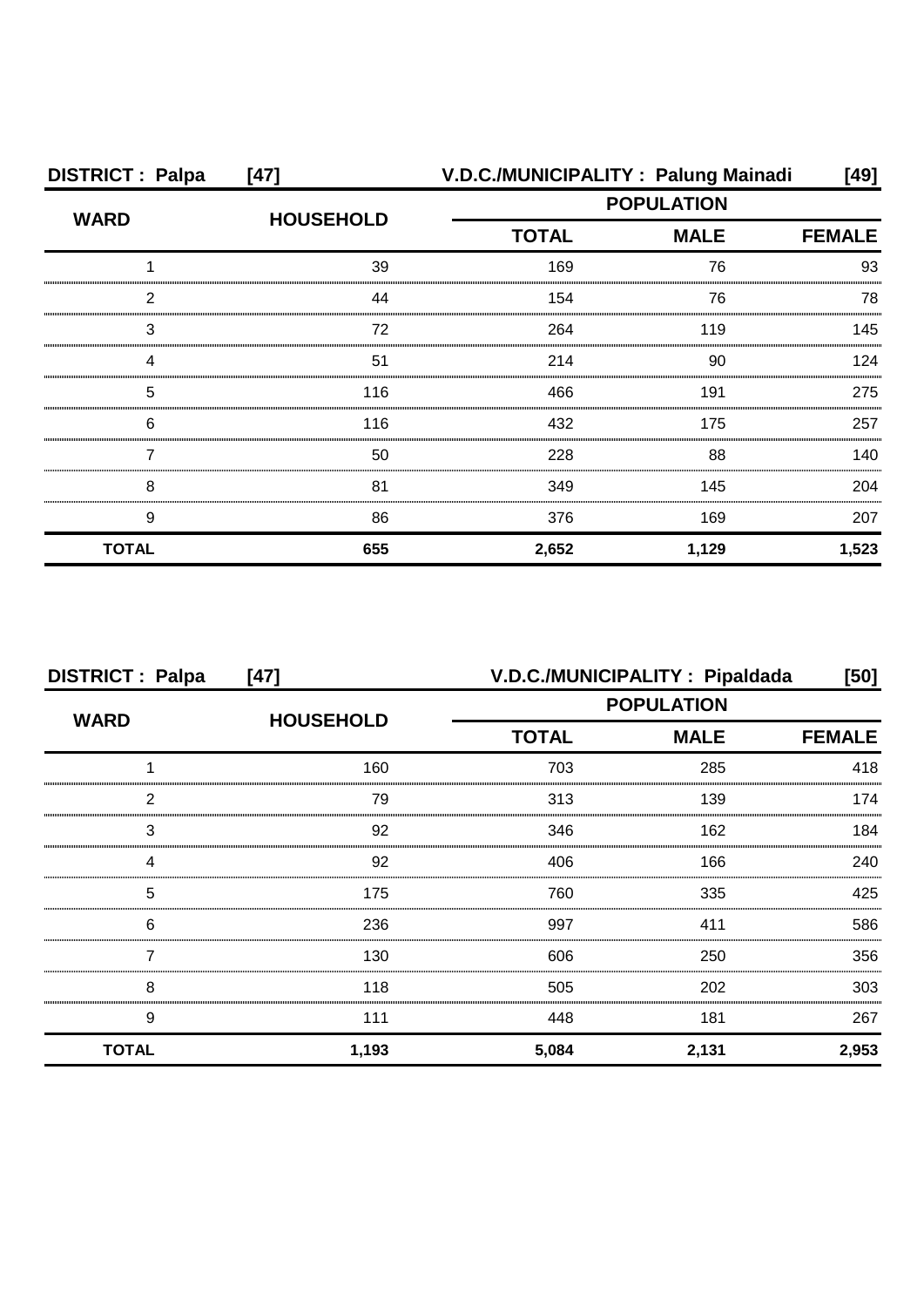| <b>DISTRICT: Palpa</b> | $[47]$           | V.D.C./MUNICIPALITY: Pokharathok |                   | [51]          |
|------------------------|------------------|----------------------------------|-------------------|---------------|
| <b>WARD</b>            | <b>HOUSEHOLD</b> |                                  | <b>POPULATION</b> |               |
|                        |                  | <b>TOTAL</b>                     | <b>MALE</b>       | <b>FEMALE</b> |
|                        | 88               | 294                              | 126               | 168           |
| 2                      | 62               | 236                              | 86                | 150           |
| 3                      | 89               | 346                              | 154               | 192           |
| Δ                      | 134              | 553                              | 251               | 302           |
| 5                      | 50               | 195                              | 89                | 106           |
| 6                      | 32               | 112                              | 43                | 69            |
|                        | 36               | 121                              | 49                | 72            |
| 8                      | 50               | 177                              | 67                | 110           |
| 9                      | 45               | 174                              | 76                | 98            |
| <b>TOTAL</b>           | 586              | 2,208                            | 941               | 1,267         |

| <b>DISTRICT: Palpa</b><br>$[47]$ |                  | V.D.C./MUNICIPALITY: Rahabas<br>$[52]$ |             |               |
|----------------------------------|------------------|----------------------------------------|-------------|---------------|
| <b>WARD</b>                      |                  | <b>POPULATION</b>                      |             |               |
|                                  | <b>HOUSEHOLD</b> | <b>TOTAL</b>                           | <b>MALE</b> | <b>FEMALE</b> |
|                                  | 45               | 315                                    | 141         | 174           |
| 2                                | 44               | 252                                    | 105         | 147           |
| 3                                | 20               | 108                                    | 47          | 61            |
| Δ                                | 34               | 194                                    | 111         | 83            |
| 5                                | 65               | 442                                    | 198         | 244           |
| 6                                | 79               | 410                                    | 180         | 230           |
|                                  | 40               | 230                                    | 97          | 133           |
| 8                                | 33               | 195                                    | 98          | 97            |
| 9                                | 26               | 141                                    | 58          | 83            |
| <b>TOTAL</b>                     | 386              | 2,287                                  | 1,035       | 1,252         |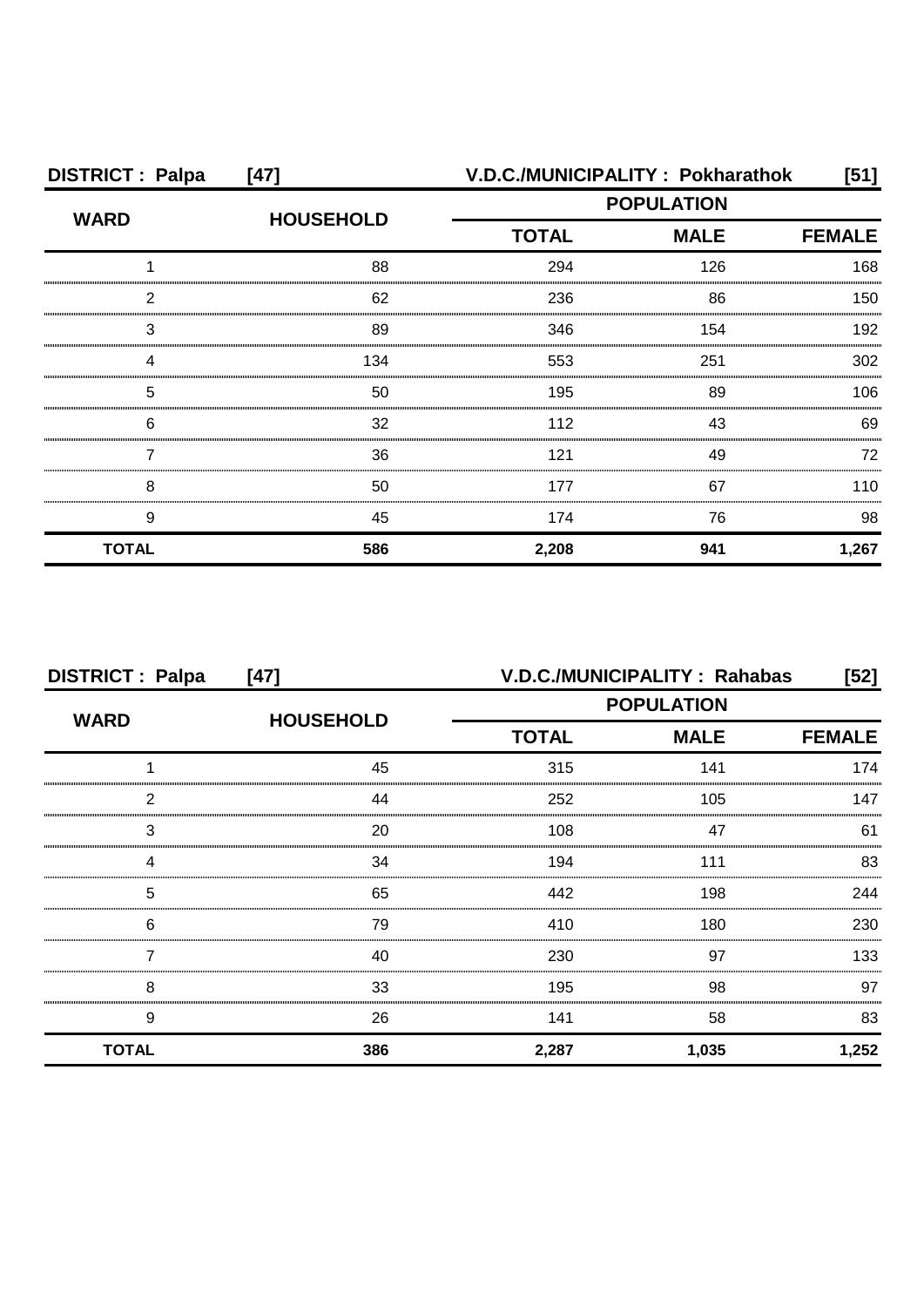| <b>DISTRICT: Palpa</b> | $[47]$           | V.D.C./MUNICIPALITY: Rampur<br>$[53]$ |                              |       |  |  |
|------------------------|------------------|---------------------------------------|------------------------------|-------|--|--|
| <b>WARD</b>            | <b>HOUSEHOLD</b> | <b>POPULATION</b>                     |                              |       |  |  |
|                        |                  | <b>TOTAL</b>                          | <b>MALE</b><br><b>FEMALE</b> |       |  |  |
|                        | 254              | 1,089                                 | 452                          | 637   |  |  |
| っ                      | 94               | 444                                   | 192                          | 252   |  |  |
| 3                      | 713              | 2,864                                 | 1,299                        | 1,565 |  |  |
|                        | 559              | 2,189                                 | 1.059                        | 1.130 |  |  |
| 5                      | 451              | 1,995                                 | 908                          | 1.087 |  |  |
| 6                      | 172              | 721                                   | 328                          | 393   |  |  |
|                        | 140              | 652                                   | 287                          | 365   |  |  |
| 8                      | 198              | 812                                   | 363                          | 449   |  |  |
| 9                      | 152              | 749                                   | 338                          | 411   |  |  |
| <b>TOTAL</b>           | 2,733            | 11,515                                | 5,226                        | 6,289 |  |  |

| <b>DISTRICT: Palpa</b> | $[47]$           | V.D.C./MUNICIPALITY: Ringneraha |                   | $[54]$        |
|------------------------|------------------|---------------------------------|-------------------|---------------|
|                        |                  |                                 | <b>POPULATION</b> |               |
| <b>WARD</b>            | <b>HOUSEHOLD</b> | <b>TOTAL</b>                    | <b>MALE</b>       | <b>FEMALE</b> |
|                        | 39               | 190                             | 83                | 107           |
| 2                      | 27               | 148                             | 71                | 77            |
| 3                      | 58               | 244                             | 108               | 136           |
|                        | 51               | 224                             | 90                | 134           |
| 5                      | 75               | 352                             | 153               | 199           |
| 6                      | 86               | 372                             | 165               | 207           |
|                        | 90               | 430                             | 190               | 240           |
| 8                      | 62               | 264                             | 134               | 130           |
| 9                      | 55               | 274                             | 123               | 151           |
| <b>TOTAL</b>           | 543              | 2,498                           | 1,117             | 1,381         |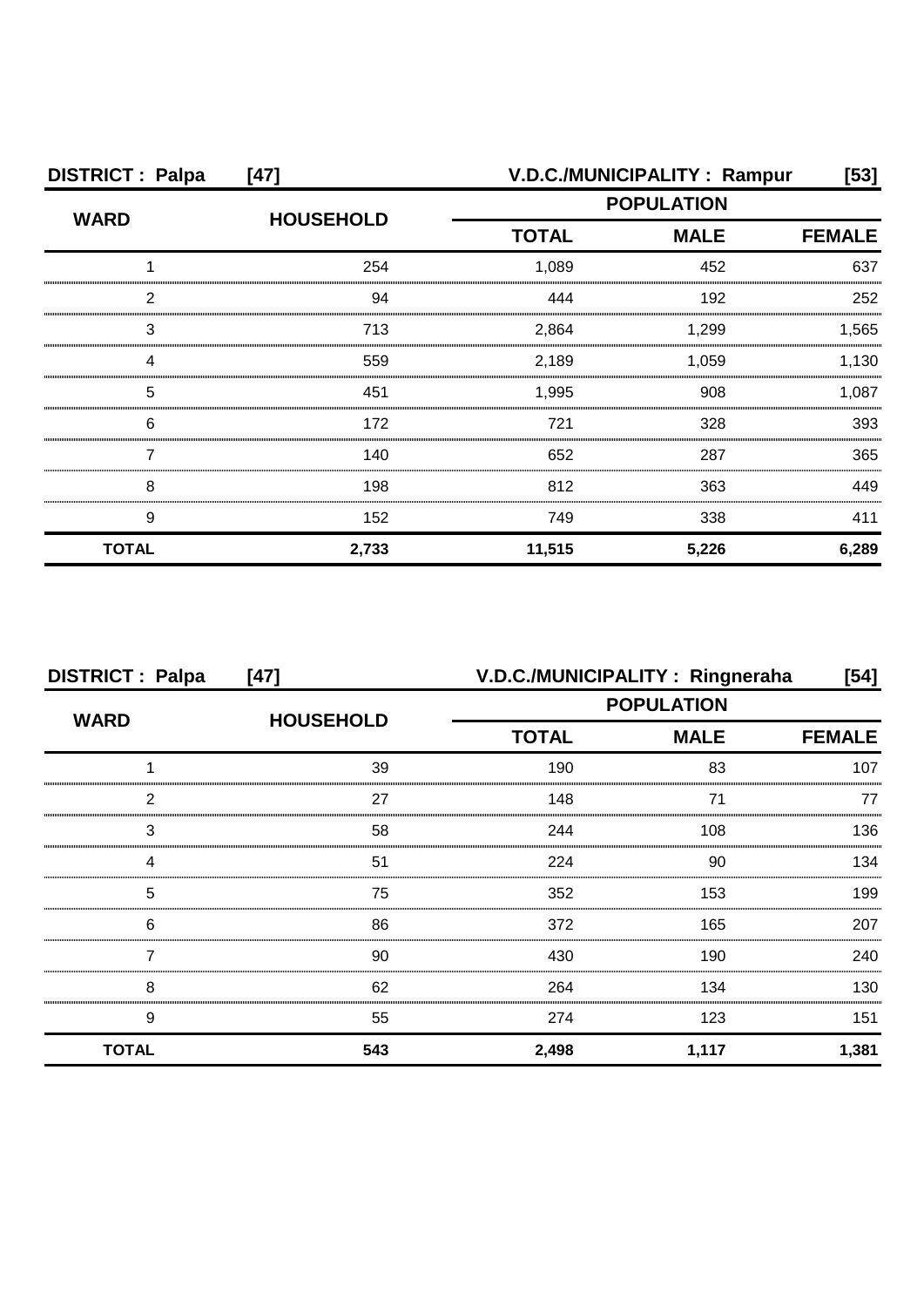| <b>DISTRICT: Palpa</b> | $[47]$           |                   | V.D.C./MUNICIPALITY: Rupse | [55]          |
|------------------------|------------------|-------------------|----------------------------|---------------|
|                        | <b>HOUSEHOLD</b> | <b>POPULATION</b> |                            |               |
| <b>WARD</b>            |                  | <b>TOTAL</b>      | <b>MALE</b>                | <b>FEMALE</b> |
|                        | 23               | 127               | 55                         | 72            |
| 2                      | 95               | 389               | 178                        | 211           |
| 3                      | 100              | 398               | 168                        | 230           |
|                        | 62               | 264               | 119                        | 145           |
| 5                      | 47               | 226               | 109                        | 117           |
| 6                      | 33               | 165               | 76                         | 89            |
|                        | 31               | 138               | 51                         | 87            |
| 8                      | 44               | 200               | 86                         | 114           |
| 9                      | 29               | 171               | 70                         | 101           |
| <b>TOTAL</b>           | 464              | 2,078             | 912                        | 1,166         |

| <b>DISTRICT: Palpa</b><br>$[47]$ |                  | V.D.C./MUNICIPALITY: Sahalkot<br>$[56]$ |             |               |
|----------------------------------|------------------|-----------------------------------------|-------------|---------------|
| <b>WARD</b>                      |                  | <b>POPULATION</b>                       |             |               |
|                                  | <b>HOUSEHOLD</b> | <b>TOTAL</b>                            | <b>MALE</b> | <b>FEMALE</b> |
|                                  | 19               | 92                                      | 39          | 53            |
| 2                                | 43               | 314                                     | 149         | 165           |
| 3                                | 17               | 122                                     | 56          | 66            |
| Δ                                | 36               | 218                                     | 83          | 135           |
| 5                                | 31               | 215                                     | 95          | 120           |
| 6                                | 36               | 243                                     | 108         | 135           |
|                                  | 41               | 237                                     | 103         | 134           |
| 8                                | 34               | 155                                     | 65          | 90            |
| 9                                | 74               | 392                                     | 184         | 208           |
| <b>TOTAL</b>                     | 331              | 1,988                                   | 882         | 1,106         |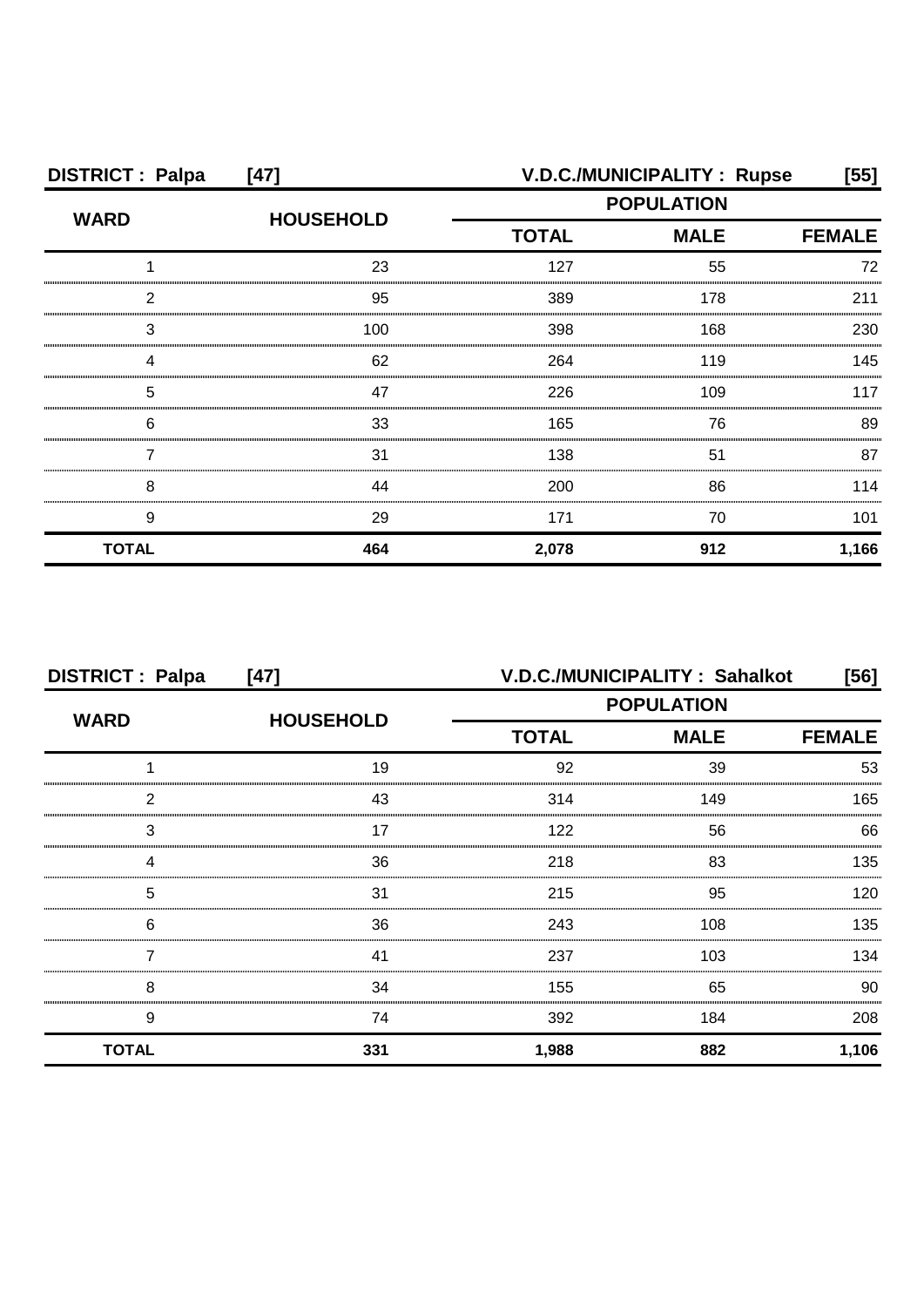| <b>DISTRICT: Palpa</b> | $[47]$           |                   | V.D.C./MUNICIPALITY: Satyawati | $[57]$        |
|------------------------|------------------|-------------------|--------------------------------|---------------|
| <b>WARD</b>            | <b>HOUSEHOLD</b> | <b>POPULATION</b> |                                |               |
|                        |                  | <b>TOTAL</b>      | <b>MALE</b>                    | <b>FEMALE</b> |
|                        | 96               | 515               | 248                            | 267           |
| 2                      | 106              | 520               | 240                            | 280           |
| 3                      | 76               | 369               | 180                            | 189           |
|                        | 51               | 255               | 122                            | 133           |
| 5                      | 29               | 127               | 55                             | 72            |
| 6                      | 35               | 160               | 66                             | 94            |
|                        | 102              | 507               | 236                            | 271           |
| 8                      | 74               | 412               | 189                            | 223           |
| 9                      | 60               | 300               | 145                            | 155           |
| <b>TOTAL</b>           | 629              | 3,165             | 1,481                          | 1,684         |

| <b>DISTRICT: Palpa</b> | $[47]$           | V.D.C./MUNICIPALITY: Siddheshwor<br>[58] |             |               |  |
|------------------------|------------------|------------------------------------------|-------------|---------------|--|
| <b>WARD</b>            |                  | <b>POPULATION</b>                        |             |               |  |
|                        | <b>HOUSEHOLD</b> | <b>TOTAL</b>                             | <b>MALE</b> | <b>FEMALE</b> |  |
|                        | 94               | 390                                      | 176         | 214           |  |
| 2                      | 125              | 544                                      | 252         | 292           |  |
| 3                      | 28               | 118                                      | 57          | 61            |  |
| Δ                      | 77               | 327                                      | 136         | 191           |  |
| 5                      | 87               | 358                                      | 160         | 198           |  |
| 6                      | 58               | 241                                      | 105         | 136           |  |
|                        | 74               | 358                                      | 159         | 199           |  |
| 8                      | 46               | 167                                      | 66          | 101           |  |
| 9                      | 71               | 241                                      | 102         | 139           |  |
| <b>TOTAL</b>           | 660              | 2,744                                    | 1,213       | 1,531         |  |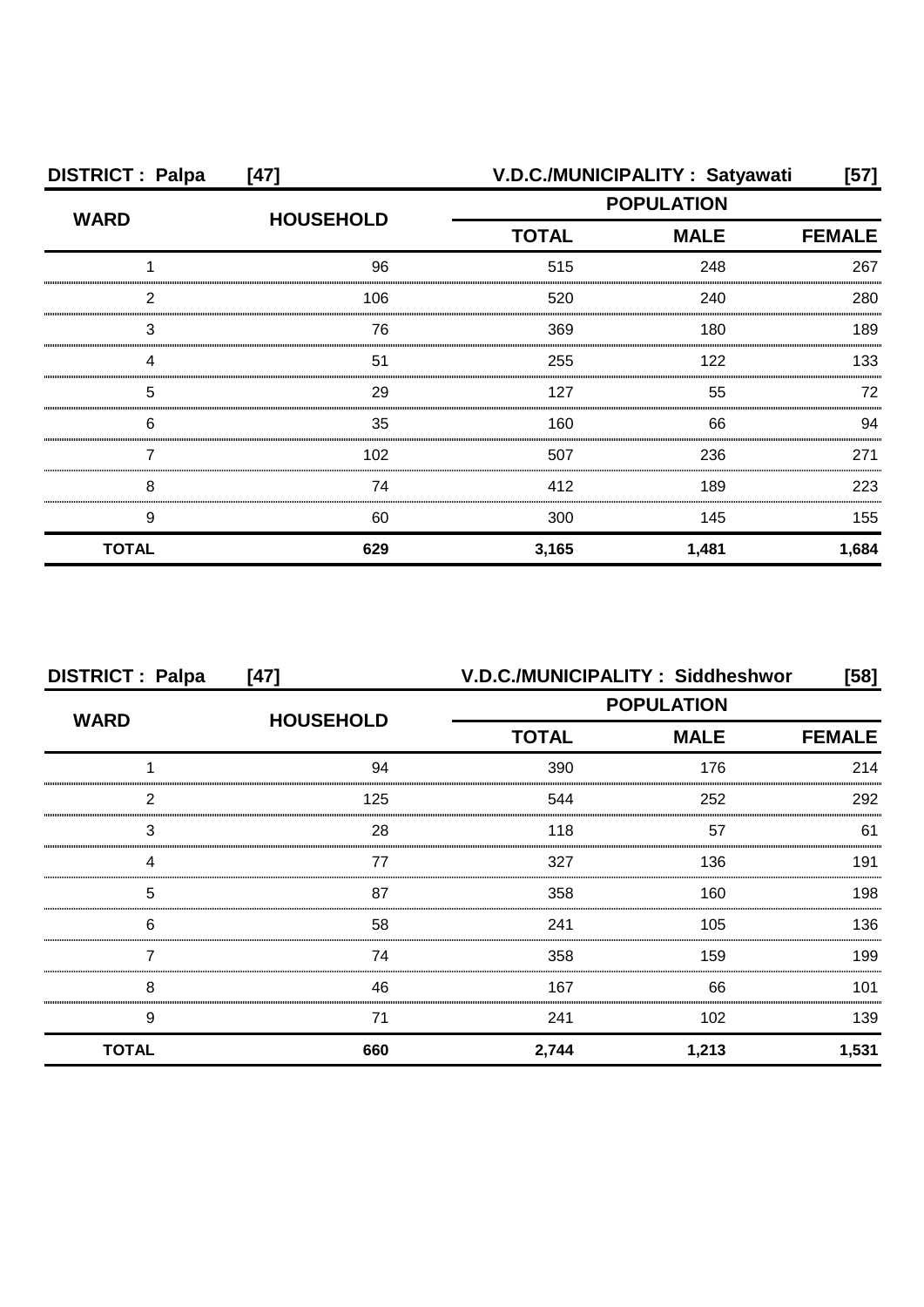| <b>DISTRICT: Palpa</b> | $[47]$           | V.D.C./MUNICIPALITY: Siluwa |                              | [59]  |  |  |
|------------------------|------------------|-----------------------------|------------------------------|-------|--|--|
| <b>WARD</b>            | <b>HOUSEHOLD</b> | <b>POPULATION</b>           |                              |       |  |  |
|                        |                  | <b>TOTAL</b>                | <b>FEMALE</b><br><b>MALE</b> |       |  |  |
|                        | 131              | 611                         | 275                          | 336   |  |  |
| 2                      | 80               | 423                         | 179                          | 244   |  |  |
| 3                      | 113              | 648                         | 292                          | 356   |  |  |
|                        | 245              | 1,156                       | 514                          | 642   |  |  |
| 5                      | 113              | 470                         | 203                          | 267   |  |  |
| 6                      | 96               | 404                         | 178                          | 226   |  |  |
|                        | 54               | 263                         | 118                          | 145   |  |  |
| 8                      | 135              | 725                         | 322                          | 403   |  |  |
| 9                      | 68               | 288                         | 129                          | 159   |  |  |
| <b>TOTAL</b>           | 1,035            | 4,988                       | 2,210                        | 2,778 |  |  |

| <b>DISTRICT: Palpa</b> | $[47]$           |                   | V.D.C./MUNICIPALITY: Somadi  | [60]  |  |
|------------------------|------------------|-------------------|------------------------------|-------|--|
| <b>WARD</b>            | <b>HOUSEHOLD</b> | <b>POPULATION</b> |                              |       |  |
|                        |                  | <b>TOTAL</b>      | <b>MALE</b><br><b>FEMALE</b> |       |  |
|                        | 97               | 401               | 181                          | 220   |  |
| 2                      | 43               | 175               | 76                           | 99    |  |
| 3                      | 61               | 259               | 108                          | 151   |  |
|                        | 39               | 177               | 75                           | 102   |  |
| 5                      | 76               | 341               | 161                          | 180   |  |
| 6                      | 103              | 452               | 189                          | 263   |  |
|                        | 93               | 376               | 168                          | 208   |  |
| 8                      | 60               | 245               | 108                          | 137   |  |
| 9                      | 63               | 298               | 125                          | 173   |  |
| <b>TOTAL</b>           | 635              | 2,724             | 1,191                        | 1,533 |  |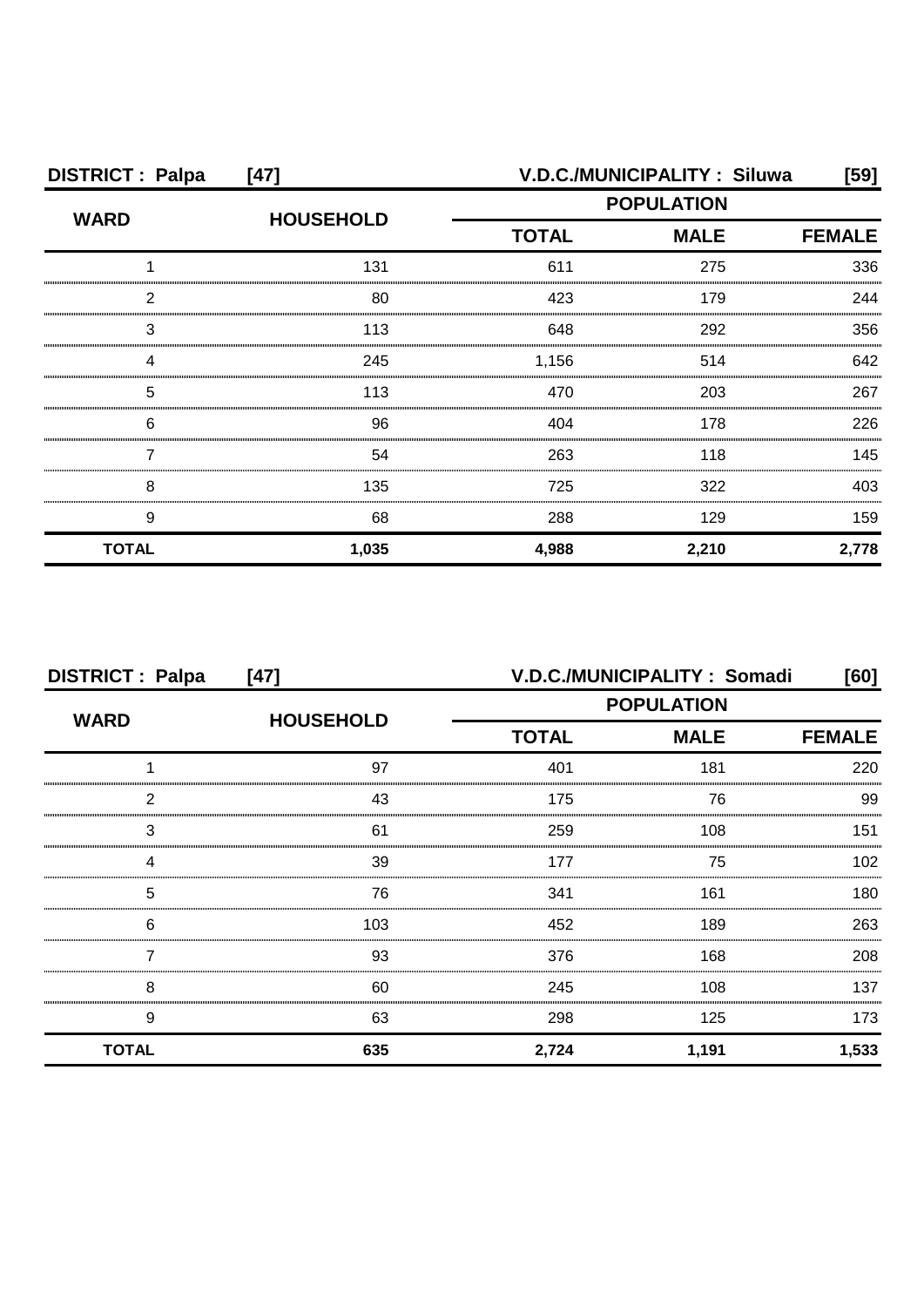| <b>DISTRICT: Palpa</b><br>$[47]$ |                  |                   | V.D.C./MUNICIPALITY: Tahu | [61]          |
|----------------------------------|------------------|-------------------|---------------------------|---------------|
|                                  |                  | <b>POPULATION</b> |                           |               |
| <b>WARD</b>                      | <b>HOUSEHOLD</b> | <b>TOTAL</b>      | <b>MALE</b>               | <b>FEMALE</b> |
|                                  | 54               | 252               | 103                       | 149           |
| っ                                | 30               | 92                | 49                        | 43            |
| 3                                | 99               | 386               | 163                       | 223           |
|                                  | 98               | 435               | 184                       | 251           |
| 5                                | 66               | 296               | 120                       | 176           |
| 6                                | 129              | 540               | 213                       | 327           |
|                                  | 153              | 679               | 293                       | 386           |
| 8                                | 126              | 480               | 208                       | 272           |
| 9                                | 93               | 388               | 151                       | 237           |
| <b>TOTAL</b>                     | 848              | 3,548             | 1,484                     | 2,064         |

| <b>DISTRICT: Palpa</b> | $[47]$           | V.D.C./MUNICIPALITY: Tansen Municipality |             | [62]          |
|------------------------|------------------|------------------------------------------|-------------|---------------|
| <b>WARD</b>            |                  | <b>POPULATION</b>                        |             |               |
|                        | <b>HOUSEHOLD</b> | <b>TOTAL</b>                             | <b>MALE</b> | <b>FEMALE</b> |
| 1                      | 729              | 2,201                                    | 1,037       | 1,164         |
| 2                      | 392              | 1,252                                    | 594         | 658           |
| 3                      | 694              | 2,400                                    | 1,122       | 1,278         |
| 4                      | 1,184            | 3,883                                    | 1,889       | 1,994         |
| 5                      | 364              | 1,327                                    | 630         | 697           |
| 6                      | 691              | 2,210                                    | 1,055       | 1,155         |
| 7                      | 371              | 1,258                                    | 633         | 625           |
| 8                      | 743              | 2,401                                    | 1,125       | 1,276         |
| 9                      | 550              | 2,184                                    | 947         | 1,237         |
| 10                     | 833              | 2,989                                    | 1,426       | 1,563         |
| 11                     | 738              | 2,785                                    | 1,292       | 1,493         |
| 12                     | 270              | 1,058                                    | 480         | 578           |
| 13                     | 208              | 875                                      | 411         | 464           |
| 14                     | 356              | 1,311                                    | 610         | 701           |
| 15                     | 288              | 961                                      | 491         | 470           |
| <b>TOTAL</b>           | 8,411            | 29,095                                   | 13,742      | 15,353        |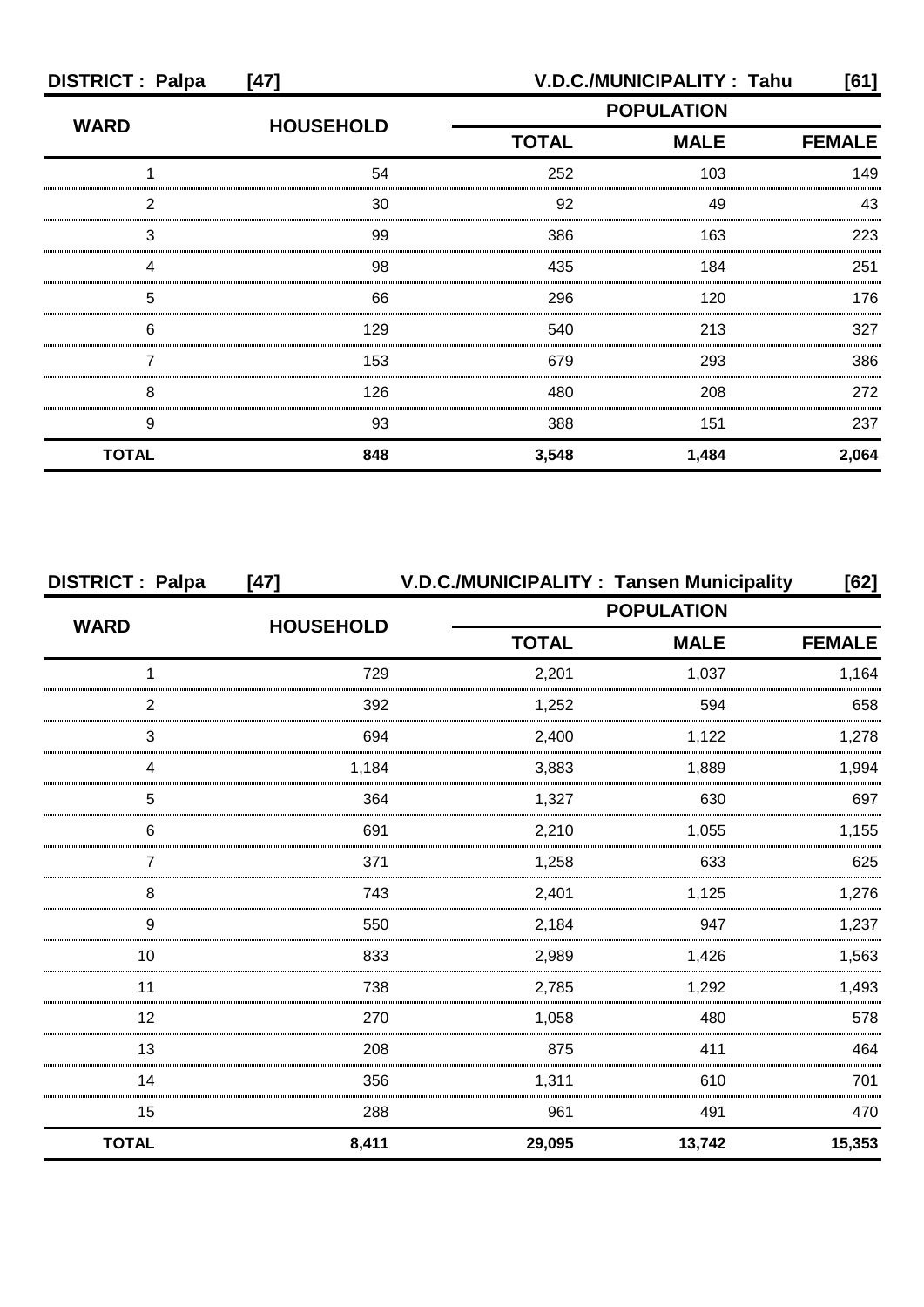| <b>DISTRICT: Palpa</b> | $[47]$           | V.D.C./MUNICIPALITY: Telgha<br>[63] |               |       |
|------------------------|------------------|-------------------------------------|---------------|-------|
|                        |                  | <b>POPULATION</b>                   |               |       |
| <b>WARD</b>            | <b>HOUSEHOLD</b> | <b>TOTAL</b><br><b>MALE</b>         | <b>FEMALE</b> |       |
|                        | 209              | 892                                 | 393           | 499   |
| 2                      | 38               | 140                                 | 59            | 81    |
| З                      | 133              | 559                                 | 222           | 337   |
|                        | 79               | 320                                 | 132           | 188   |
| 5                      | 44               | 143                                 | 64            | 79    |
| 6                      | 48               | 220                                 | 99            | 121   |
|                        | 53               | 223                                 | 98            | 125   |
| 8                      | 114              | 482                                 | 208           | 274   |
| 9                      | 34               | 134                                 | 67            | 67    |
| <b>TOTAL</b>           | 752              | 3,113                               | 1,342         | 1,771 |

| <b>DISTRICT: Palpa</b> | $[47]$           |                   | <b>V.D.C./MUNICIPALITY: Timure</b> | [64]          |
|------------------------|------------------|-------------------|------------------------------------|---------------|
|                        |                  | <b>POPULATION</b> |                                    |               |
| <b>WARD</b>            | <b>HOUSEHOLD</b> | <b>TOTAL</b>      | <b>MALE</b>                        | <b>FEMALE</b> |
|                        | 44               | 178               | 62                                 | 116           |
| 2                      | 71               | 294               | 116                                | 178           |
| 3                      | 72               | 294               | 129                                | 165           |
| 4                      | 56               | 242               | 106                                | 136           |
| 5                      | 64               | 236               | 101                                | 135           |
| 6                      | 46               | 192               | 82                                 | 110           |
|                        | 43               | 210               | 93                                 | 117           |
| 8                      | 71               | 328               | 133                                | 195           |
| 9                      | 111              | 548               | 240                                | 308           |
| <b>TOTAL</b>           | 578              | 2,522             | 1,062                              | 1,460         |